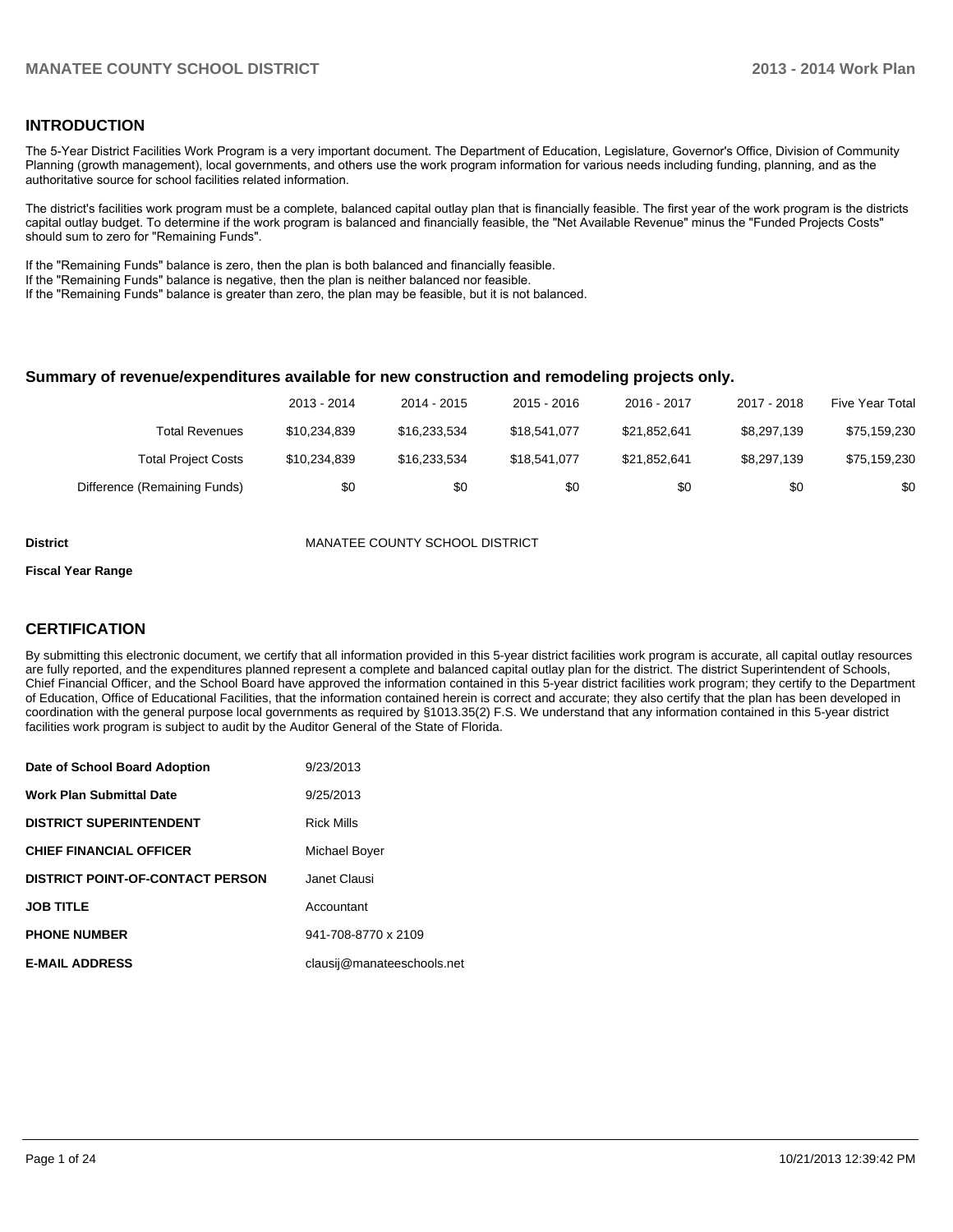# **Expenditures**

#### **Expenditure for Maintenance, Repair and Renovation from 1.50-Mills and PECO**

Annually, prior to the adoption of the district school budget, each school board must prepare a tentative district facilities work program that includes a schedule of major repair and renovation projects necessary to maintain the educational and ancillary facilities of the district.

|                | Item                                                                                                                                                                                                                                                                                                                                                                                                                                                                                                                                                                                                                                                                                                                                                                                                                                                                                                                                                                                                                                                                                                                                                                                                                                                                                                                                                                        | 2013 - 2014<br><b>Actual Budget</b> | $2014 - 2015$<br>Projected | $2015 - 2016$<br>Projected | $2016 - 2017$<br>Projected | 2017 - 2018<br>Projected | <b>Total</b> |  |  |  |  |
|----------------|-----------------------------------------------------------------------------------------------------------------------------------------------------------------------------------------------------------------------------------------------------------------------------------------------------------------------------------------------------------------------------------------------------------------------------------------------------------------------------------------------------------------------------------------------------------------------------------------------------------------------------------------------------------------------------------------------------------------------------------------------------------------------------------------------------------------------------------------------------------------------------------------------------------------------------------------------------------------------------------------------------------------------------------------------------------------------------------------------------------------------------------------------------------------------------------------------------------------------------------------------------------------------------------------------------------------------------------------------------------------------------|-------------------------------------|----------------------------|----------------------------|----------------------------|--------------------------|--------------|--|--|--|--|
| <b>IHVAC</b>   |                                                                                                                                                                                                                                                                                                                                                                                                                                                                                                                                                                                                                                                                                                                                                                                                                                                                                                                                                                                                                                                                                                                                                                                                                                                                                                                                                                             | \$646.079                           | \$550,000                  | \$550,000                  | \$550.000                  | \$550,000                | \$2,846,079  |  |  |  |  |
| Locations:     | ANNA MARIA ELEMENTARY, ANNIE WILLIAMS ELEMENTARY, BALLARD ELEMENTARY, BAYSHORE ELEMENTARY, BAYSHORE<br>SENIOR HIGH, BLACKBURN ELEMENTARY, BLANCHE H DAUGHTREY ELEMENTARY, BRADEN RIVER ELEMENTARY, BRADEN RIVER<br>HIGH, BRADEN RIVER MIDDLE, BUFFALO CREEK MIDDLE, CARLOS E HAILE MIDDLE, ELECTA ARCOTTE LEE MIDDLE, ELLENTON<br>SCHOOL, FLORINE J ABEL ELEMENTARY, FRANCES WAKELAND ELEMENTARY, FREEDOM ELEMENTARY, G.D. ROGERS GARDEN<br>ELEMENTARY, GENE WITT ELEMENTARY, GILBERT W MCNEAL ELEMENTARY, GULLETT ELEMENTARY, H S MOODY ELEMENTARY,<br>HORIZONS ACADEMY, IDA M STEWART ELEMENTARY, JAMES TILLMAN ELEMENTARY, JESSIE P MILLER ELEMENTARY,<br>LAKEWOOD RANCH SENIOR HIGH, LINCOLN MIDDLE, LOUISE ROGERS JOHNSON MIDDLE, MANATEE ELEMENTARY, MANATEE<br>SENIOR HIGH, MANATEE TECHNICAL INSTITUTE, MARJORIE G KINNAN ELEMENTARY, MARTHA B KING MIDDLE, MATZKE<br>COMPLEX, MYAKKA CITY ELEMENTARY, ONECO ELEMENTARY, ORANGE RIDGE-BULLOCK SCHOOL, PALM VIEW ELEMENTARY,<br>PALMA SOLA ELEMENTARY, PALMETTO ELEMENTARY (NEW), PALMETTO SENIOR HIGH, R DAN NOLAN MIDDLE, ROBERT H PRINE<br>ELEMENTARY, SAMOSET ELEMENTARY, SARA SCOTT HARLLEE MIDDLE, SEA BREEZE ELEMENTARY, SOUTHEAST SENIOR HIGH,<br>TARA ELEMENTARY, VIRGIL MILLS ELEMENTARY, W D SUGG MIDDLE, WILLIAM H BASHAW ELEMENTARY, WILLIAM MONROE<br>ROWLETT ELEMENTARY, WILLIS ELEMENTARY            |                                     |                            |                            |                            |                          |              |  |  |  |  |
| Flooring       |                                                                                                                                                                                                                                                                                                                                                                                                                                                                                                                                                                                                                                                                                                                                                                                                                                                                                                                                                                                                                                                                                                                                                                                                                                                                                                                                                                             | \$347,723                           | \$75,000                   | \$75,000                   | \$75,000                   | \$75,000                 | \$647,723    |  |  |  |  |
|                | Locations: ANNA MARIA ELEMENTARY, ANNIE WILLIAMS ELEMENTARY, BALLARD ELEMENTARY, BAYSHORE ELEMENTARY, BAYSHORE<br>SENIOR HIGH, BLACKBURN ELEMENTARY, BLANCHE H DAUGHTREY ELEMENTARY, BRADEN RIVER ELEMENTARY, BRADEN RIVER<br>HIGH, BRADEN RIVER MIDDLE, BUFFALO CREEK MIDDLE, CARLOS E HAILE MIDDLE, ELECTA ARCOTTE LEE MIDDLE, ELLENTON<br>SCHOOL, FLORINE J ABEL ELEMENTARY, FRANCES WAKELAND ELEMENTARY, FREEDOM ELEMENTARY, G.D. ROGERS GARDEN<br>ELEMENTARY, GENE WITT ELEMENTARY, GILBERT W MCNEAL ELEMENTARY, GULLETT ELEMENTARY, H S MOODY ELEMENTARY,<br>HORIZONS ACADEMY, IDA M STEWART ELEMENTARY, JAMES TILLMAN ELEMENTARY, JESSIE P MILLER ELEMENTARY,<br>LAKEWOOD RANCH SENIOR HIGH, LINCOLN MIDDLE, LOUISE ROGERS JOHNSON MIDDLE, MANATEE ELEMENTARY, MANATEE<br>SENIOR HIGH, MANATEE TECHNICAL INSTITUTE, MARJORIE G KINNAN ELEMENTARY, MARTHA B KING MIDDLE, MATZKE<br>COMPLEX, MYAKKA CITY ELEMENTARY, ONECO ELEMENTARY, ORANGE RIDGE-BULLOCK SCHOOL, PALM VIEW ELEMENTARY,<br>PALMA SOLA ELEMENTARY, PALMETTO ELEMENTARY (NEW), PALMETTO SENIOR HIGH, R DAN NOLAN MIDDLE, ROBERT H PRINE<br>ELEMENTARY, SAMOSET ELEMENTARY, SARA SCOTT HARLLEE MIDDLE, SEA BREEZE ELEMENTARY, SOUTHEAST SENIOR HIGH,<br>TARA ELEMENTARY, VIRGIL MILLS ELEMENTARY, W D SUGG MIDDLE, WILLIAM H BASHAW ELEMENTARY, WILLIAM MONROE<br>ROWLETT ELEMENTARY, WILLIS ELEMENTARY |                                     |                            |                            |                            |                          |              |  |  |  |  |
| Roofing        |                                                                                                                                                                                                                                                                                                                                                                                                                                                                                                                                                                                                                                                                                                                                                                                                                                                                                                                                                                                                                                                                                                                                                                                                                                                                                                                                                                             | \$80,153                            | \$500,000                  | \$500,000                  | \$500,000                  | \$500,000                | \$2,080,153  |  |  |  |  |
| Locations:     | ANNA MARIA ELEMENTARY, ANNIE WILLIAMS ELEMENTARY, BALLARD ELEMENTARY, BAYSHORE ELEMENTARY, BAYSHORE<br>SENIOR HIGH, BLACKBURN ELEMENTARY, BLANCHE H DAUGHTREY ELEMENTARY, BRADEN RIVER ELEMENTARY, BRADEN RIVER<br>HIGH, BRADEN RIVER MIDDLE, BUFFALO CREEK MIDDLE, CARLOS E HAILE MIDDLE, ELECTA ARCOTTE LEE MIDDLE, ELLENTON<br>SCHOOL, FLORINE J ABEL ELEMENTARY, FRANCES WAKELAND ELEMENTARY, FREEDOM ELEMENTARY, G.D. ROGERS GARDEN<br>ELEMENTARY, GENE WITT ELEMENTARY, GILBERT W MCNEAL ELEMENTARY, GULLETT ELEMENTARY, H S MOODY ELEMENTARY,<br>HORIZONS ACADEMY, IDA M STEWART ELEMENTARY, JAMES TILLMAN ELEMENTARY, JESSIE P MILLER ELEMENTARY,<br>LAKEWOOD RANCH SENIOR HIGH, LINCOLN MIDDLE, LOUISE ROGERS JOHNSON MIDDLE, MANATEE ELEMENTARY, MANATEE<br>SENIOR HIGH, MANATEE TECHNICAL INSTITUTE, MARJORIE G KINNAN ELEMENTARY, MARTHA B KING MIDDLE, MATZKE<br>COMPLEX, MYAKKA CITY ELEMENTARY, ONECO ELEMENTARY, ORANGE RIDGE-BULLOCK SCHOOL, PALM VIEW ELEMENTARY,<br>PALMA SOLA ELEMENTARY, PALMETTO ELEMENTARY (NEW), PALMETTO SENIOR HIGH, R DAN NOLAN MIDDLE, ROBERT H PRINE<br>ELEMENTARY, SAMOSET ELEMENTARY, SARA SCOTT HARLLEE MIDDLE, SEA BREEZE ELEMENTARY, SOUTHEAST SENIOR HIGH,<br>TARA ELEMENTARY, VIRGIL MILLS ELEMENTARY, W D SUGG MIDDLE, WILLIAM H BASHAW ELEMENTARY, WILLIAM MONROE<br>ROWLETT ELEMENTARY, WILLIS ELEMENTARY            |                                     |                            |                            |                            |                          |              |  |  |  |  |
| Safety to Life |                                                                                                                                                                                                                                                                                                                                                                                                                                                                                                                                                                                                                                                                                                                                                                                                                                                                                                                                                                                                                                                                                                                                                                                                                                                                                                                                                                             | \$326,472                           | \$350,000                  | \$350,000                  | \$350,000                  | \$350,000                | \$1,726,472  |  |  |  |  |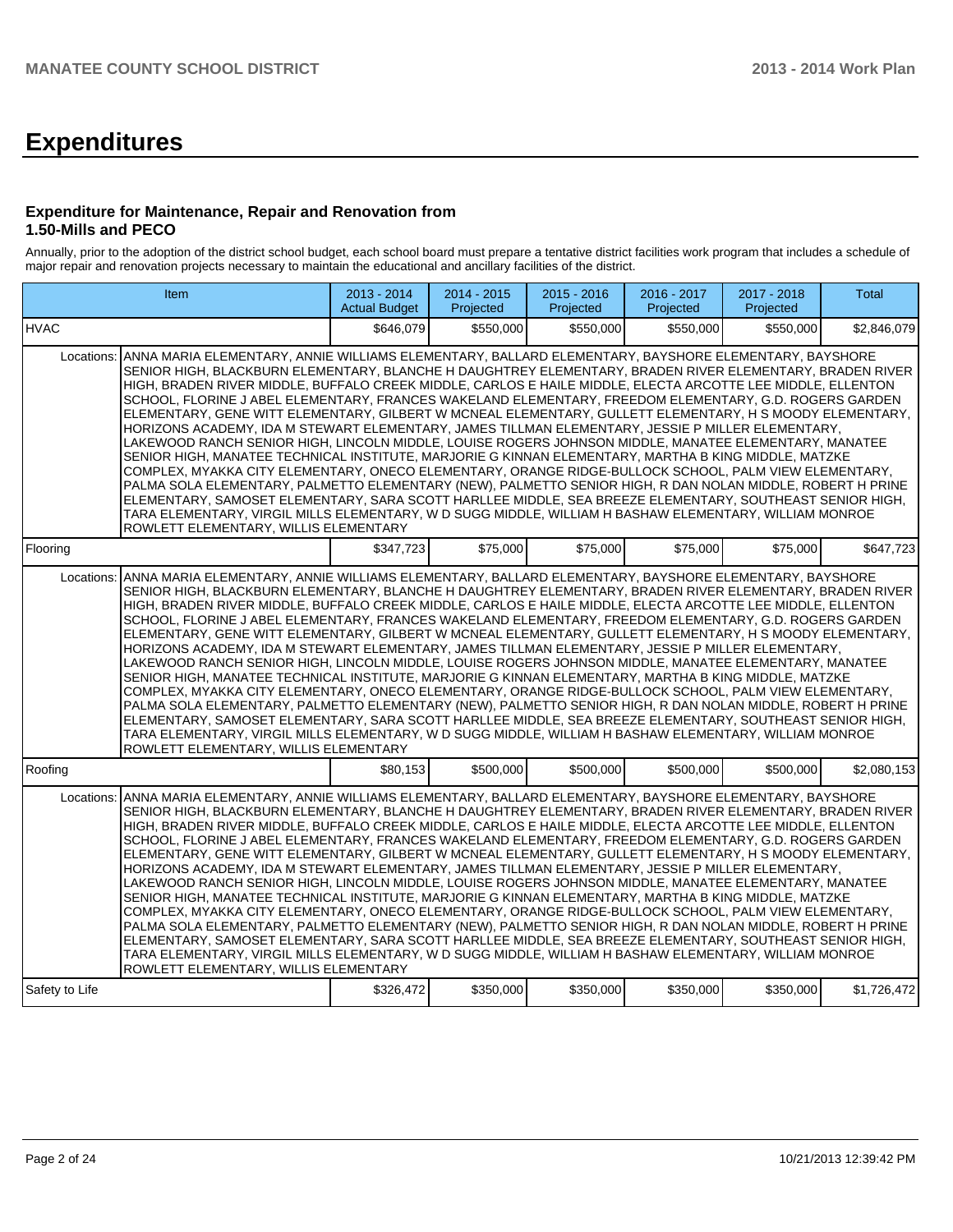| Locations: | ANNA MARIA ELEMENTARY, ANNIE WILLIAMS ELEMENTARY, BALLARD ELEMENTARY, BAYSHORE ELEMENTARY, BAYSHORE<br>SENIOR HIGH, BLACKBURN ELEMENTARY, BLANCHE H DAUGHTREY ELEMENTARY, BRADEN RIVER ELEMENTARY, BRADEN RIVER<br>HIGH, BRADEN RIVER MIDDLE, BUFFALO CREEK MIDDLE, CARLOS E HAILE MIDDLE, ELECTA ARCOTTE LEE MIDDLE, ELLENTON<br>SCHOOL, FLORINE J ABEL ELEMENTARY, FRANCES WAKELAND ELEMENTARY, FREEDOM ELEMENTARY, G.D. ROGERS GARDEN<br>ELEMENTARY, GENE WITT ELEMENTARY, GILBERT W MCNEAL ELEMENTARY, GULLETT ELEMENTARY, H S MOODY ELEMENTARY,<br>HORIZONS ACADEMY, IDA M STEWART ELEMENTARY, JAMES TILLMAN ELEMENTARY, JESSIE P MILLER ELEMENTARY,<br>LAKEWOOD RANCH SENIOR HIGH, LINCOLN MIDDLE, LOUISE ROGERS JOHNSON MIDDLE, MANATEE ELEMENTARY, MANATEE<br>SENIOR HIGH, MANATEE TECHNICAL INSTITUTE, MARJORIE G KINNAN ELEMENTARY, MARTHA B KING MIDDLE, MATZKE<br>COMPLEX, MYAKKA CITY ELEMENTARY, ONECO ELEMENTARY, ORANGE RIDGE-BULLOCK SCHOOL, PALM VIEW ELEMENTARY,<br>PALMA SOLA ELEMENTARY, PALMETTO ELEMENTARY (NEW), PALMETTO SENIOR HIGH, R DAN NOLAN MIDDLE, ROBERT H PRINE<br>ELEMENTARY, SAMOSET ELEMENTARY, SARA SCOTT HARLLEE MIDDLE, SEA BREEZE ELEMENTARY, SOUTHEAST SENIOR HIGH,<br>TARA ELEMENTARY, VIRGIL MILLS ELEMENTARY, W D SUGG MIDDLE, WILLIAM H BASHAW ELEMENTARY, WILLIAM MONROE<br>ROWLETT ELEMENTARY, WILLIS ELEMENTARY |           |          |          |          |          |           |
|------------|------------------------------------------------------------------------------------------------------------------------------------------------------------------------------------------------------------------------------------------------------------------------------------------------------------------------------------------------------------------------------------------------------------------------------------------------------------------------------------------------------------------------------------------------------------------------------------------------------------------------------------------------------------------------------------------------------------------------------------------------------------------------------------------------------------------------------------------------------------------------------------------------------------------------------------------------------------------------------------------------------------------------------------------------------------------------------------------------------------------------------------------------------------------------------------------------------------------------------------------------------------------------------------------------------------------------------------------------------------------|-----------|----------|----------|----------|----------|-----------|
| Fencing    |                                                                                                                                                                                                                                                                                                                                                                                                                                                                                                                                                                                                                                                                                                                                                                                                                                                                                                                                                                                                                                                                                                                                                                                                                                                                                                                                                                  | \$87,898  | \$75,000 | \$75,000 | \$75,000 | \$75,000 | \$387,898 |
| Locations: | ANNA MARIA ELEMENTARY, ANNIE WILLIAMS ELEMENTARY, BALLARD ELEMENTARY, BAYSHORE ELEMENTARY, BAYSHORE<br>SENIOR HIGH, BLACKBURN ELEMENTARY, BLANCHE H DAUGHTREY ELEMENTARY, BRADEN RIVER ELEMENTARY, BRADEN RIVER<br>HIGH, BRADEN RIVER MIDDLE, BUFFALO CREEK MIDDLE, CARLOS E HAILE MIDDLE, ELECTA ARCOTTE LEE MIDDLE, ELLENTON<br>SCHOOL, FLORINE J ABEL ELEMENTARY, FRANCES WAKELAND ELEMENTARY, FREEDOM ELEMENTARY, G.D. ROGERS GARDEN<br>ELEMENTARY, GENE WITT ELEMENTARY, GILBERT W MCNEAL ELEMENTARY, GULLETT ELEMENTARY, H S MOODY ELEMENTARY,<br>HORIZONS ACADEMY, IDA M STEWART ELEMENTARY, JAMES TILLMAN ELEMENTARY, JESSIE P MILLER ELEMENTARY,<br>LAKEWOOD RANCH SENIOR HIGH. LINCOLN MIDDLE. LOUISE ROGERS JOHNSON MIDDLE. MANATEE ELEMENTARY. MANATEE<br>SENIOR HIGH, MANATEE TECHNICAL INSTITUTE, MARJORIE G KINNAN ELEMENTARY, MARTHA B KING MIDDLE, MATZKE<br>COMPLEX, MYAKKA CITY ELEMENTARY, ONECO ELEMENTARY, ORANGE RIDGE-BULLOCK SCHOOL, PALM VIEW ELEMENTARY,<br>PALMA SOLA ELEMENTARY, PALMETTO ELEMENTARY (NEW), PALMETTO SENIOR HIGH, R DAN NOLAN MIDDLE, ROBERT H PRINE<br>ELEMENTARY, SAMOSET ELEMENTARY, SARA SCOTT HARLLEE MIDDLE, SEA BREEZE ELEMENTARY, SOUTHEAST SENIOR HIGH.<br>TARA ELEMENTARY, VIRGIL MILLS ELEMENTARY, W D SUGG MIDDLE, WILLIAM H BASHAW ELEMENTARY, WILLIAM MONROE<br>ROWLETT ELEMENTARY, WILLIS ELEMENTARY |           |          |          |          |          |           |
| Parking    |                                                                                                                                                                                                                                                                                                                                                                                                                                                                                                                                                                                                                                                                                                                                                                                                                                                                                                                                                                                                                                                                                                                                                                                                                                                                                                                                                                  | \$64,862  | \$75,000 | \$75,000 | \$75,000 | \$75,000 | \$364,862 |
| Locations: | ANNA MARIA ELEMENTARY, ANNIE WILLIAMS ELEMENTARY, BALLARD ELEMENTARY, BAYSHORE ELEMENTARY, BAYSHORE<br>SENIOR HIGH, BLACKBURN ELEMENTARY, BLANCHE H DAUGHTREY ELEMENTARY, BRADEN RIVER ELEMENTARY, BRADEN RIVER<br>HIGH, BRADEN RIVER MIDDLE, BUFFALO CREEK MIDDLE, CARLOS E HAILE MIDDLE, ELECTA ARCOTTE LEE MIDDLE, ELLENTON<br>SCHOOL, FLORINE J ABEL ELEMENTARY, FRANCES WAKELAND ELEMENTARY, FREEDOM ELEMENTARY, G.D. ROGERS GARDEN<br>ELEMENTARY, GENE WITT ELEMENTARY, GILBERT W MCNEAL ELEMENTARY, GULLETT ELEMENTARY, H S MOODY ELEMENTARY,<br>HORIZONS ACADEMY, IDA M STEWART ELEMENTARY, JAMES TILLMAN ELEMENTARY, JESSIE P MILLER ELEMENTARY,<br>LAKEWOOD RANCH SENIOR HIGH, LINCOLN MIDDLE, LOUISE ROGERS JOHNSON MIDDLE, MANATEE ELEMENTARY, MANATEE<br>SENIOR HIGH, MANATEE TECHNICAL INSTITUTE, MARJORIE G KINNAN ELEMENTARY, MARTHA B KING MIDDLE, MATZKE<br>COMPLEX, MYAKKA CITY ELEMENTARY, ONECO ELEMENTARY, ORANGE RIDGE-BULLOCK SCHOOL, PALM VIEW ELEMENTARY,<br>PALMA SOLA ELEMENTARY, PALMETTO ELEMENTARY (NEW), PALMETTO SENIOR HIGH, R DAN NOLAN MIDDLE, ROBERT H PRINE<br>ELEMENTARY, SAMOSET ELEMENTARY, SARA SCOTT HARLLEE MIDDLE, SEA BREEZE ELEMENTARY, SOUTHEAST SENIOR HIGH,<br>TARA ELEMENTARY, VIRGIL MILLS ELEMENTARY, W D SUGG MIDDLE, WILLIAM H BASHAW ELEMENTARY, WILLIAM MONROE<br>ROWLETT ELEMENTARY, WILLIS ELEMENTARY |           |          |          |          |          |           |
| Electrical |                                                                                                                                                                                                                                                                                                                                                                                                                                                                                                                                                                                                                                                                                                                                                                                                                                                                                                                                                                                                                                                                                                                                                                                                                                                                                                                                                                  | \$34,217  | \$75,000 | \$75,000 | \$75,000 | \$75,000 | \$334,217 |
| Locations: | ANNA MARIA ELEMENTARY, ANNIE WILLIAMS ELEMENTARY, BALLARD ELEMENTARY, BAYSHORE ELEMENTARY, BAYSHORE<br>SENIOR HIGH, BLACKBURN ELEMENTARY, BLANCHE H DAUGHTREY ELEMENTARY, BRADEN RIVER ELEMENTARY, BRADEN RIVER<br>HIGH, BRADEN RIVER MIDDLE, BUFFALO CREEK MIDDLE, CARLOS E HAILE MIDDLE, ELECTA ARCOTTE LEE MIDDLE, ELLENTON<br>SCHOOL, FLORINE J ABEL ELEMENTARY, FRANCES WAKELAND ELEMENTARY, FREEDOM ELEMENTARY, G.D. ROGERS GARDEN<br>ELEMENTARY, GENE WITT ELEMENTARY, GILBERT W MCNEAL ELEMENTARY, GULLETT ELEMENTARY, H S MOODY ELEMENTARY,<br>HORIZONS ACADEMY. IDA M STEWART ELEMENTARY. JAMES TILLMAN ELEMENTARY. JESSIE P MILLER ELEMENTARY.<br>LAKEWOOD RANCH SENIOR HIGH, LINCOLN MIDDLE, LOUISE ROGERS JOHNSON MIDDLE, MANATEE ELEMENTARY, MANATEE<br>SENIOR HIGH, MANATEE TECHNICAL INSTITUTE, MARJORIE G KINNAN ELEMENTARY, MARTHA B KING MIDDLE, MATZKE<br>COMPLEX, MYAKKA CITY ELEMENTARY, ONECO ELEMENTARY, ORANGE RIDGE-BULLOCK SCHOOL, PALM VIEW ELEMENTARY,<br>PALMA SOLA ELEMENTARY, PALMETTO ELEMENTARY (NEW), PALMETTO SENIOR HIGH, R DAN NOLAN MIDDLE, ROBERT H PRINE<br>ELEMENTARY, SAMOSET ELEMENTARY, SARA SCOTT HARLLEE MIDDLE, SEA BREEZE ELEMENTARY, SOUTHEAST SENIOR HIGH,<br>TARA ELEMENTARY, VIRGIL MILLS ELEMENTARY, W D SUGG MIDDLE, WILLIAM H BASHAW ELEMENTARY, WILLIAM MONROE<br>ROWLETT ELEMENTARY, WILLIS ELEMENTARY |           |          |          |          |          |           |
| Fire Alarm |                                                                                                                                                                                                                                                                                                                                                                                                                                                                                                                                                                                                                                                                                                                                                                                                                                                                                                                                                                                                                                                                                                                                                                                                                                                                                                                                                                  | \$150,100 | \$40,000 | \$40,000 | \$40,000 | \$40,000 | \$310,100 |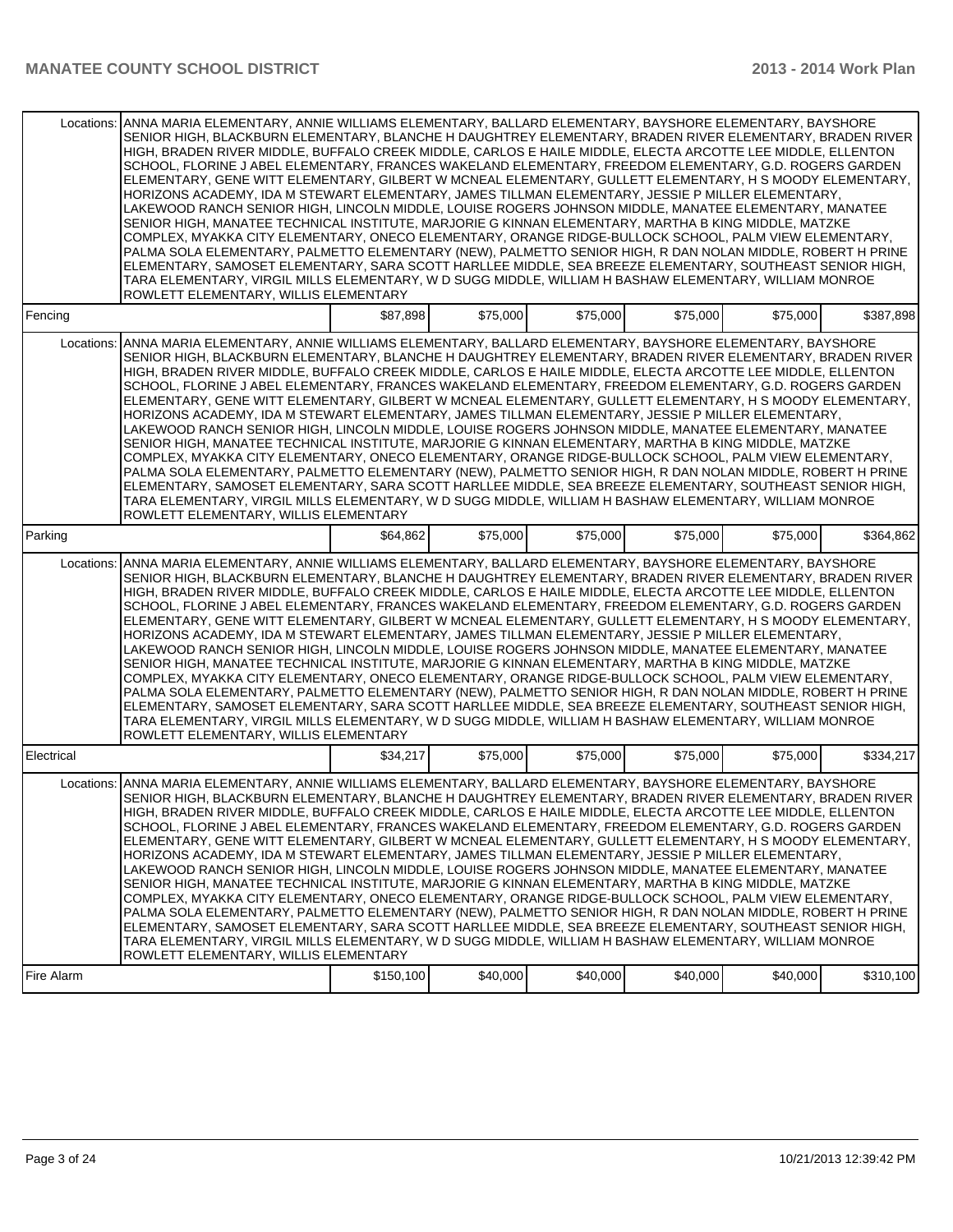| ANNA MARIA ELEMENTARY, ANNIE WILLIAMS ELEMENTARY, BALLARD ELEMENTARY, BAYSHORE ELEMENTARY, BAYSHORE<br>Locations:<br>SENIOR HIGH, BLACKBURN ELEMENTARY, BLANCHE H DAUGHTREY ELEMENTARY, BRADEN RIVER ELEMENTARY, BRADEN RIVER<br>HIGH, BRADEN RIVER MIDDLE, BUFFALO CREEK MIDDLE, CARLOS E HAILE MIDDLE, ELECTA ARCOTTE LEE MIDDLE, ELLENTON<br>SCHOOL, FLORINE J ABEL ELEMENTARY, FRANCES WAKELAND ELEMENTARY, FREEDOM ELEMENTARY, G.D. ROGERS GARDEN<br>ELEMENTARY, GENE WITT ELEMENTARY, GILBERT W MCNEAL ELEMENTARY, GULLETT ELEMENTARY, H S MOODY ELEMENTARY,<br>HORIZONS ACADEMY, IDA M STEWART ELEMENTARY, JAMES TILLMAN ELEMENTARY, JESSIE P MILLER ELEMENTARY,<br>LAKEWOOD RANCH SENIOR HIGH, LINCOLN MIDDLE, LOUISE ROGERS JOHNSON MIDDLE, MANATEE ELEMENTARY, MANATEE<br>SENIOR HIGH, MANATEE TECHNICAL INSTITUTE, MARJORIE G KINNAN ELEMENTARY, MARTHA B KING MIDDLE, MATZKE<br>COMPLEX, MYAKKA CITY ELEMENTARY, ONECO ELEMENTARY, ORANGE RIDGE-BULLOCK SCHOOL, PALM VIEW ELEMENTARY,<br>PALMA SOLA ELEMENTARY, PALMETTO ELEMENTARY (NEW), PALMETTO SENIOR HIGH, R DAN NOLAN MIDDLE, ROBERT H PRINE<br>ELEMENTARY, SAMOSET ELEMENTARY, SARA SCOTT HARLLEE MIDDLE, SEA BREEZE ELEMENTARY, SOUTHEAST SENIOR HIGH,<br>TARA ELEMENTARY, VIRGIL MILLS ELEMENTARY, W D SUGG MIDDLE, WILLIAM H BASHAW ELEMENTARY, WILLIAM MONROE<br>ROWLETT ELEMENTARY, WILLIS ELEMENTARY |             |             |             |             |             |              |  |  |  |  |
|--------------------------------------------------------------------------------------------------------------------------------------------------------------------------------------------------------------------------------------------------------------------------------------------------------------------------------------------------------------------------------------------------------------------------------------------------------------------------------------------------------------------------------------------------------------------------------------------------------------------------------------------------------------------------------------------------------------------------------------------------------------------------------------------------------------------------------------------------------------------------------------------------------------------------------------------------------------------------------------------------------------------------------------------------------------------------------------------------------------------------------------------------------------------------------------------------------------------------------------------------------------------------------------------------------------------------------------------------------------------------------|-------------|-------------|-------------|-------------|-------------|--------------|--|--|--|--|
| Telephone/Intercom System                                                                                                                                                                                                                                                                                                                                                                                                                                                                                                                                                                                                                                                                                                                                                                                                                                                                                                                                                                                                                                                                                                                                                                                                                                                                                                                                                      | \$0         | \$0         | \$0         | \$0         | \$0         | \$0          |  |  |  |  |
| Locations: No Locations for this expenditure.                                                                                                                                                                                                                                                                                                                                                                                                                                                                                                                                                                                                                                                                                                                                                                                                                                                                                                                                                                                                                                                                                                                                                                                                                                                                                                                                  |             |             |             |             |             |              |  |  |  |  |
| <b>Closed Circuit Television</b>                                                                                                                                                                                                                                                                                                                                                                                                                                                                                                                                                                                                                                                                                                                                                                                                                                                                                                                                                                                                                                                                                                                                                                                                                                                                                                                                               | \$225,000   | \$75,000    | \$75,000    | \$75,000    | \$75,000    | \$525,000    |  |  |  |  |
| Locations: ANNA MARIA ELEMENTARY, ANNIE WILLIAMS ELEMENTARY, BALLARD ELEMENTARY, BAYSHORE ELEMENTARY, BAYSHORE<br>SENIOR HIGH, BLACKBURN ELEMENTARY, BLANCHE H DAUGHTREY ELEMENTARY, BRADEN RIVER ELEMENTARY, BRADEN RIVER<br>HIGH, BRADEN RIVER MIDDLE, BUFFALO CREEK MIDDLE, CARLOS E HAILE MIDDLE, ELECTA ARCOTTE LEE MIDDLE, ELLENTON<br>SCHOOL, FLORINE J ABEL ELEMENTARY, FRANCES WAKELAND ELEMENTARY, FREEDOM ELEMENTARY, G.D. ROGERS GARDEN<br>ELEMENTARY, GENE WITT ELEMENTARY, GILBERT W MCNEAL ELEMENTARY, GULLETT ELEMENTARY, H S MOODY ELEMENTARY,<br>HORIZONS ACADEMY, IDA M STEWART ELEMENTARY, JAMES TILLMAN ELEMENTARY, JESSIE P MILLER ELEMENTARY,<br>LAKEWOOD RANCH SENIOR HIGH, LINCOLN MIDDLE, LOUISE ROGERS JOHNSON MIDDLE, MANATEE ELEMENTARY, MANATEE<br>SENIOR HIGH, MANATEE TECHNICAL INSTITUTE, MARJORIE G KINNAN ELEMENTARY, MARTHA B KING MIDDLE, MATZKE<br>COMPLEX, MYAKKA CITY ELEMENTARY, ONECO ELEMENTARY, ORANGE RIDGE-BULLOCK SCHOOL, PALM VIEW ELEMENTARY,<br>PALMA SOLA ELEMENTARY, PALMETTO ELEMENTARY (NEW), PALMETTO SENIOR HIGH, R DAN NOLAN MIDDLE, ROBERT H PRINE<br>ELEMENTARY, SAMOSET ELEMENTARY, SARA SCOTT HARLLEE MIDDLE, SEA BREEZE ELEMENTARY, SOUTHEAST SENIOR HIGH,<br>TARA ELEMENTARY, VIRGIL MILLS ELEMENTARY, W D SUGG MIDDLE, WILLIAM H BASHAW ELEMENTARY, WILLIAM MONROE<br>ROWLETT ELEMENTARY, WILLIS ELEMENTARY    |             |             |             |             |             |              |  |  |  |  |
| Paint                                                                                                                                                                                                                                                                                                                                                                                                                                                                                                                                                                                                                                                                                                                                                                                                                                                                                                                                                                                                                                                                                                                                                                                                                                                                                                                                                                          | \$61,500    | \$100,000   | \$100,000   | \$100,000   | \$100,000   | \$461,500    |  |  |  |  |
| Locations: ANNA MARIA ELEMENTARY, ANNIE WILLIAMS ELEMENTARY, BALLARD ELEMENTARY, BAYSHORE ELEMENTARY, BAYSHORE<br>SENIOR HIGH, BLACKBURN ELEMENTARY, BLANCHE H DAUGHTREY ELEMENTARY, BRADEN RIVER ELEMENTARY, BRADEN RIVER<br>HIGH, BRADEN RIVER MIDDLE, BUFFALO CREEK MIDDLE, CARLOS E HAILE MIDDLE, ELECTA ARCOTTE LEE MIDDLE, ELLENTON<br>SCHOOL, FLORINE J ABEL ELEMENTARY, FRANCES WAKELAND ELEMENTARY, FREEDOM ELEMENTARY, G.D. ROGERS GARDEN<br>ELEMENTARY, GENE WITT ELEMENTARY, GILBERT W MCNEAL ELEMENTARY, GULLETT ELEMENTARY, H S MOODY ELEMENTARY,<br>HORIZONS ACADEMY, IDA M STEWART ELEMENTARY, JAMES TILLMAN ELEMENTARY, JESSIE P MILLER ELEMENTARY,<br>LAKEWOOD RANCH SENIOR HIGH, LINCOLN MIDDLE, LOUISE ROGERS JOHNSON MIDDLE, MANATEE ELEMENTARY, MANATEE<br>SENIOR HIGH, MANATEE TECHNICAL INSTITUTE, MARJORIE G KINNAN ELEMENTARY, MARTHA B KING MIDDLE, MATZKE<br>COMPLEX, MYAKKA CITY ELEMENTARY, ONECO ELEMENTARY, ORANGE RIDGE-BULLOCK SCHOOL, PALM VIEW ELEMENTARY,<br>PALMA SOLA ELEMENTARY, PALMETTO ELEMENTARY (NEW), PALMETTO SENIOR HIGH, R DAN NOLAN MIDDLE, ROBERT H PRINE<br>ELEMENTARY, SAMOSET ELEMENTARY, SARA SCOTT HARLLEE MIDDLE, SEA BREEZE ELEMENTARY, SOUTHEAST SENIOR HIGH,<br>TARA ELEMENTARY, VIRGIL MILLS ELEMENTARY, W D SUGG MIDDLE, WILLIAM H BASHAW ELEMENTARY, WILLIAM MONROE<br>ROWLETT ELEMENTARY, WILLIS ELEMENTARY    |             |             |             |             |             |              |  |  |  |  |
| Maintenance/Repair                                                                                                                                                                                                                                                                                                                                                                                                                                                                                                                                                                                                                                                                                                                                                                                                                                                                                                                                                                                                                                                                                                                                                                                                                                                                                                                                                             | \$3,496,292 | \$2,950,000 | \$2,950,000 | \$2,950,000 | \$2,950,000 | \$15,296,292 |  |  |  |  |
| ANNA MARIA ELEMENTARY, ANNIE WILLIAMS ELEMENTARY, BALLARD ELEMENTARY, BAYSHORE ELEMENTARY, BAYSHORE<br>Locations:<br>SENIOR HIGH, BLACKBURN ELEMENTARY, BLANCHE H DAUGHTREY ELEMENTARY, BRADEN RIVER ELEMENTARY, BRADEN RIVER<br>HIGH, BRADEN RIVER MIDDLE, BUFFALO CREEK MIDDLE, CARLOS E HAILE MIDDLE, ELECTA ARCOTTE LEE MIDDLE, ELLENTON<br>SCHOOL, FLORINE J ABEL ELEMENTARY, FRANCES WAKELAND ELEMENTARY, FREEDOM ELEMENTARY, G.D. ROGERS GARDEN<br>ELEMENTARY, GENE WITT ELEMENTARY, GILBERT W MCNEAL ELEMENTARY, GULLETT ELEMENTARY, H S MOODY ELEMENTARY,<br>HORIZONS ACADEMY, IDA M STEWART ELEMENTARY, JAMES TILLMAN ELEMENTARY, JESSIE P MILLER ELEMENTARY,                                                                                                                                                                                                                                                                                                                                                                                                                                                                                                                                                                                                                                                                                                        |             |             |             |             |             |              |  |  |  |  |
| LAKEWOOD RANCH SENIOR HIGH, LINCOLN MIDDLE, LOUISE ROGERS JOHNSON MIDDLE, MANATEE ELEMENTARY, MANATEE<br>SENIOR HIGH, MANATEE TECHNICAL INSTITUTE, MARJORIE G KINNAN ELEMENTARY, MARTHA B KING MIDDLE, MATZKE<br>COMPLEX, MYAKKA CITY ELEMENTARY, ONECO ELEMENTARY, ORANGE RIDGE-BULLOCK SCHOOL, PALM VIEW ELEMENTARY,<br>PALMA SOLA ELEMENTARY, PALMETTO ELEMENTARY (NEW), PALMETTO SENIOR HIGH, R DAN NOLAN MIDDLE, ROBERT H PRINE<br>ELEMENTARY, SAMOSET ELEMENTARY, SARA SCOTT HARLLEE MIDDLE, SEA BREEZE ELEMENTARY, SOUTHEAST SENIOR HIGH,<br>TARA ELEMENTARY, VIRGIL MILLS ELEMENTARY, W D SUGG MIDDLE, WILLIAM H BASHAW ELEMENTARY, WILLIAM MONROE<br>ROWLETT ELEMENTARY, WILLIS ELEMENTARY                                                                                                                                                                                                                                                                                                                                                                                                                                                                                                                                                                                                                                                                            |             |             |             |             |             |              |  |  |  |  |

PECO Maintenance Expenditures \$0  $\begin{vmatrix} 0 & 0 & 0 \\ 0 & 0 & 0 \\ 0 & 0 & 0 \end{vmatrix}$   $\begin{vmatrix} 0 & 0 & 0 \\ 0 & 0 & 0 \\ 0 & 0 & 0 \end{vmatrix}$   $\begin{vmatrix} 0 & 0 & 0 \\ 0 & 0 & 0 \\ 0 & 0 & 0 \end{vmatrix}$   $\begin{vmatrix} 0 & 0 & 0 \\ 0 & 0 & 0 \\ 0 & 0 & 0 \end{vmatrix}$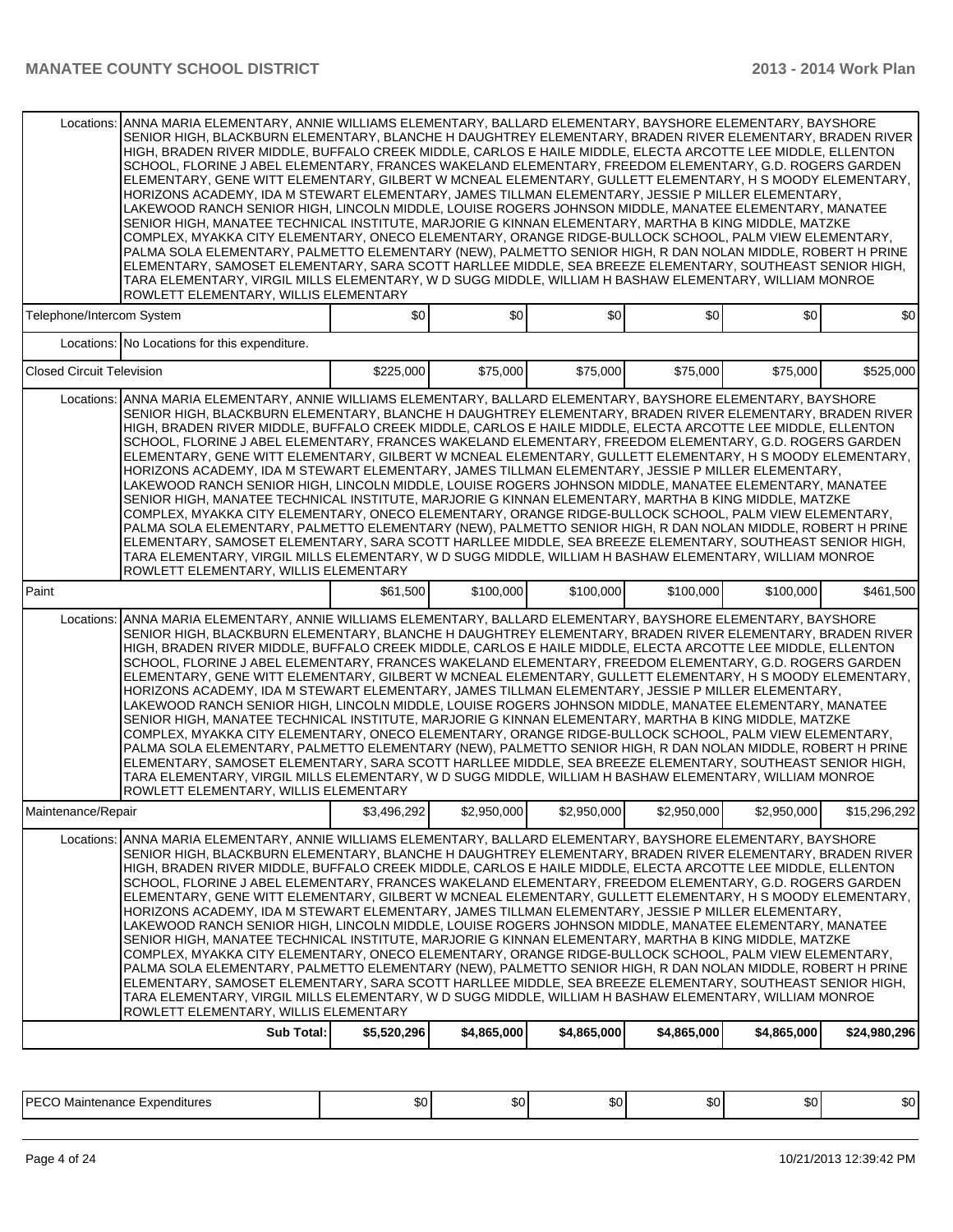| 1.50 Mill Sub<br>Total: | \$5.520.296 | \$4.865.000 | \$4,865,000 | \$4,865,000 | \$4.865,000 | \$24.980.296 |
|-------------------------|-------------|-------------|-------------|-------------|-------------|--------------|
|                         |             |             |             |             |             |              |

No items have been specified.

| Total: | \$5,520,296 | \$4,865,000 | \$4.865,000 | \$4,865,000 | \$4,865,000 | \$24.980.296 |
|--------|-------------|-------------|-------------|-------------|-------------|--------------|
|--------|-------------|-------------|-------------|-------------|-------------|--------------|

#### **Local 1.50 Mill Expenditure For Maintenance, Repair and Renovation**

Anticipated expenditures expected from local funding sources over the years covered by the current work plan.

| Item                                                         | $2013 - 2014$<br><b>Actual Budget</b> | $2014 - 2015$<br>Projected | $2015 - 2016$<br>Projected | 2016 - 2017<br>Projected | 2017 - 2018<br>Projected | <b>Total</b>  |
|--------------------------------------------------------------|---------------------------------------|----------------------------|----------------------------|--------------------------|--------------------------|---------------|
| Remaining Maint and Repair from 1.5 Mills                    | \$5,520,296                           | \$4,865,000                | \$4,865,000                | \$4,865,000              | \$4,865,000              | \$24,980,296  |
| Maintenance/Repair Salaries                                  | \$9,500,000                           | \$8,000,000                | \$8,000,000                | \$8,000,000              | \$8,000,000              | \$41,500,000  |
| <b>School Bus Purchases</b>                                  | \$0                                   | \$1,500,000                | \$1,500,000                | \$2,000,000              | \$3,000,000              | \$8,000,000   |
| <b>Other Vehicle Purchases</b>                               | \$0                                   | \$0                        | \$0                        | \$0                      | \$0                      | \$0           |
| Capital Outlay Equipment                                     | \$0                                   | \$1,140,000                | \$1,140,000                | \$1,140,000              | \$1,140,000              | \$4,560,000   |
| Rent/Lease Payments                                          | \$0                                   | \$0                        | \$0                        | \$0                      | \$0                      | \$0           |
| <b>COP Debt Service</b>                                      | \$18,952,000                          | \$18,950,000               | \$18,953,000               | \$18,953,000             | \$18,953,000             | \$94,761,000  |
| Rent/Lease Relocatables                                      | \$0                                   | \$0                        | \$0                        | \$0                      | \$0                      | \$0           |
| <b>Environmental Problems</b>                                | \$0                                   | \$0                        | \$0                        | \$0                      | \$0                      | \$0           |
| ls.1011.14 Debt Service                                      | \$5,063,500                           | \$0                        | \$0                        | \$0                      | \$0                      | \$5,063,500   |
| <b>Special Facilities Construction Account</b>               | \$0                                   | \$0                        | \$0                        | \$0                      | \$0                      | \$0           |
| Premiums for Property Casualty Insurance - 1011.71<br>(4a,b) | \$3,800,000                           | \$3,000,000                | \$3,000,000                | \$3,000,000              | \$3,000,000              | \$15,800,000  |
| Qualified School Construction Bonds (QSCB)                   | \$1,139,000                           | \$1,139,000                | \$1,139,000                | \$1,139,000              | \$1,139,000              | \$5,695,000   |
| Qualified Zone Academy Bonds (QZAB)                          | \$151,000                             | \$151,000                  | \$151,000                  | \$151,000                | \$151,000                | \$755,000     |
| Technology                                                   | \$3,017,266                           | \$3,000,000                | \$3,000,000                | \$3,000,000              | \$3,000,000              | \$15,017,266  |
| Portable Set-up/Lease                                        | \$75,000                              | \$200,000                  | \$200,000                  | \$200,000                | \$200,000                | \$875,000     |
| <b>Facility Project Management</b>                           | \$5,205,000                           | \$1,300,000                | \$1,300,000                | \$1,300,000              | \$1,300,000              | \$10,405,000  |
| <b>Local Expenditure Totals:</b>                             | \$52,423,062                          | \$43,245,000               | \$43,248,000               | \$43,748,000             | \$44,748,000             | \$227,412,062 |

# **Revenue**

#### **1.50 Mill Revenue Source**

Schedule of Estimated Capital Outlay Revenue from each currently approved source which is estimated to be available for expenditures on the projects included in the tentative district facilities work program. All amounts are NET after considering carryover balances, interest earned, new COP's, 1011.14 and 1011.15 loans, etc. Districts cannot use 1.5-Mill funds for salaries except for those explicitly associated with maintenance/repair projects. (1011.71 (5), F.S.)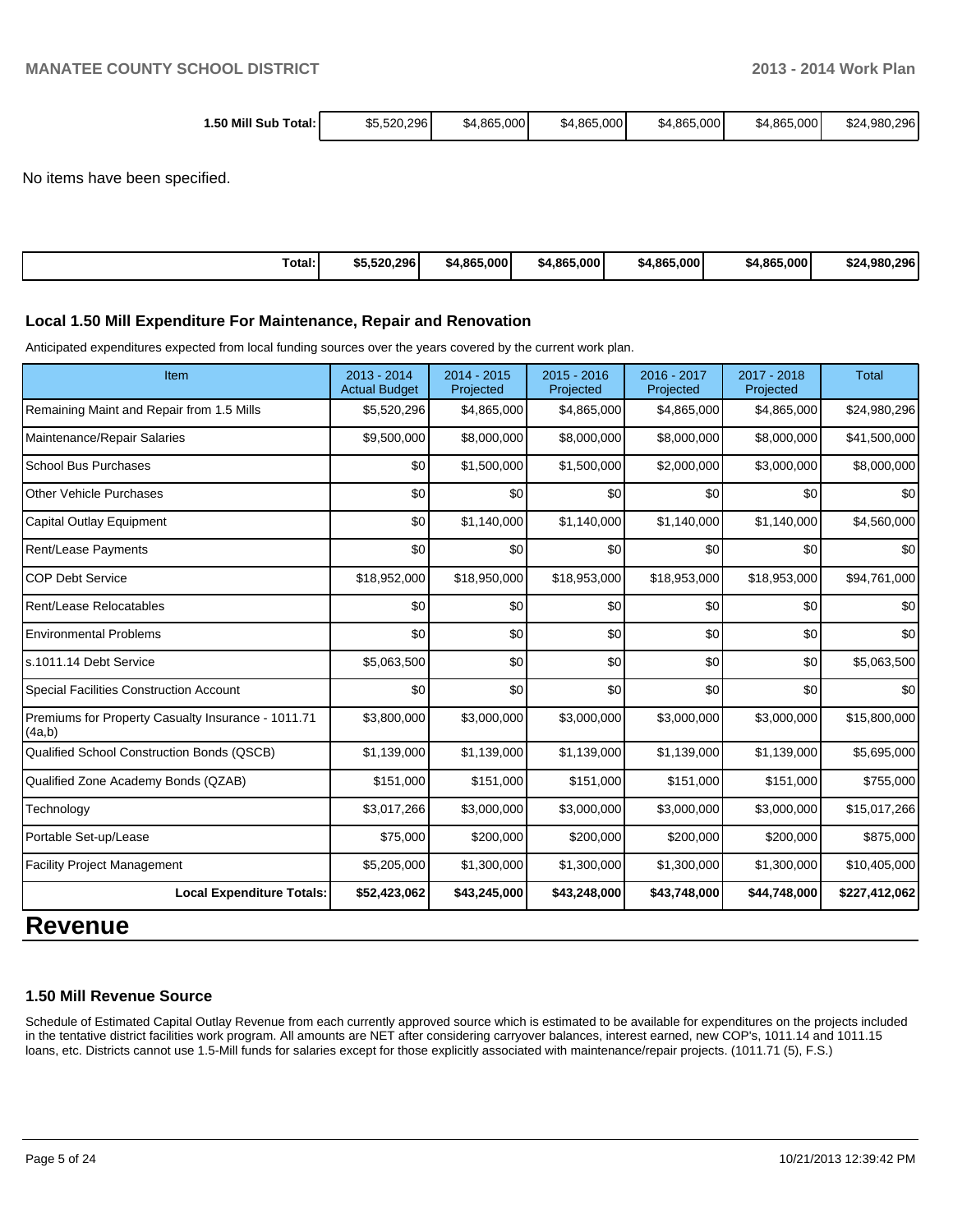| <b>Item</b>                                                                       | Fund | $2013 - 2014$<br><b>Actual Value</b> | $2014 - 2015$<br>Projected | $2015 - 2016$<br>Projected | 2016 - 2017<br>Projected | $2017 - 2018$<br>Projected | Total             |
|-----------------------------------------------------------------------------------|------|--------------------------------------|----------------------------|----------------------------|--------------------------|----------------------------|-------------------|
| (1) Non-exempt property<br>lassessed valuation                                    |      | \$25,892,289,751                     | \$26,935,400,000           | \$28,190,400,000           | \$29,589,600,000         | \$31,206,600,000           | \$141,814,289,751 |
| (2) The Millege projected for<br>discretionary capital outlay per<br>ls.1011.71   |      | 1.50                                 | 1.50                       | 1.50                       | 1.50                     | 1.50                       |                   |
| (3) Full value of the 1.50-Mill<br>discretionary capital outlay per<br>ls.1011.71 |      | \$43,499,047                         | \$45,251,472               | \$47,359,872               | \$49.710.528             | \$52,427,088               | \$238,248,007     |
| (4) Value of the portion of the 1.50<br>-Mill ACTUALLY levied                     | 370  | \$37,284,897                         | \$38,786,976               | \$40,594,176               | \$42,609,024             | \$44,937,504               | \$204,212,577     |
| $(5)$ Difference of lines $(3)$ and $(4)$                                         |      | \$6,214,150                          | \$6,464,496                | \$6,765,696                | \$7,101,504              | \$7,489,584                | \$34,035,430      |

#### **PECO Revenue Source**

The figure in the row designated "PECO Maintenance" will be subtracted from funds available for new construction because PECO maintenance dollars cannot be used for new construction.

| Item                                 | Fund | $2013 - 2014$<br><b>Actual Budget</b> | $2014 - 2015$<br>Projected | $2015 - 2016$<br>Projected | 2016 - 2017<br>Projected | 2017 - 2018<br>Projected | Total |
|--------------------------------------|------|---------------------------------------|----------------------------|----------------------------|--------------------------|--------------------------|-------|
| <b>IPECO New Construction</b>        | 340  | \$0                                   | \$0 <sub>1</sub>           | \$0                        | \$0                      | \$0                      | \$0   |
| <b>PECO Maintenance Expenditures</b> |      | \$0                                   | \$0                        | \$0                        | \$0 <sub>1</sub>         | \$0                      | \$0   |
|                                      |      | \$0                                   | \$0                        | \$0                        | \$0                      | \$0                      | \$0   |

## **CO & DS Revenue Source**

Revenue from Capital Outlay and Debt Service funds.

| Item                                              | Fund             | $2013 - 2014$<br><b>Actual Budget</b> | $2014 - 2015$<br>Projected | $2015 - 2016$<br>Projected | $2016 - 2017$<br>Projected | $2017 - 2018$<br>Projected | Total     |
|---------------------------------------------------|------------------|---------------------------------------|----------------------------|----------------------------|----------------------------|----------------------------|-----------|
| ICO & DS Cash Flow-through<br><b>IDistributed</b> | 360              | \$169.279                             | \$169,279                  | \$169.279                  | \$169.279                  | \$169,279                  | \$846,395 |
| ICO & DS Interest on<br>Undistributed CO          | 360 <sup>I</sup> | \$15.975                              | \$15.975                   | \$15.975                   | \$15.975                   | \$15.975                   | \$79,875  |
|                                                   |                  | \$185,254                             | \$185.254                  | \$185.254                  | \$185.254                  | \$185,254                  | \$926,270 |

#### **Fair Share Revenue Source**

All legally binding commitments for proportionate fair-share mitigation for impacts on public school facilities must be included in the 5-year district work program.

Nothing reported for this section.

#### **Sales Surtax Referendum**

Specific information about any referendum for a 1-cent or ½-cent surtax referendum during the previous year.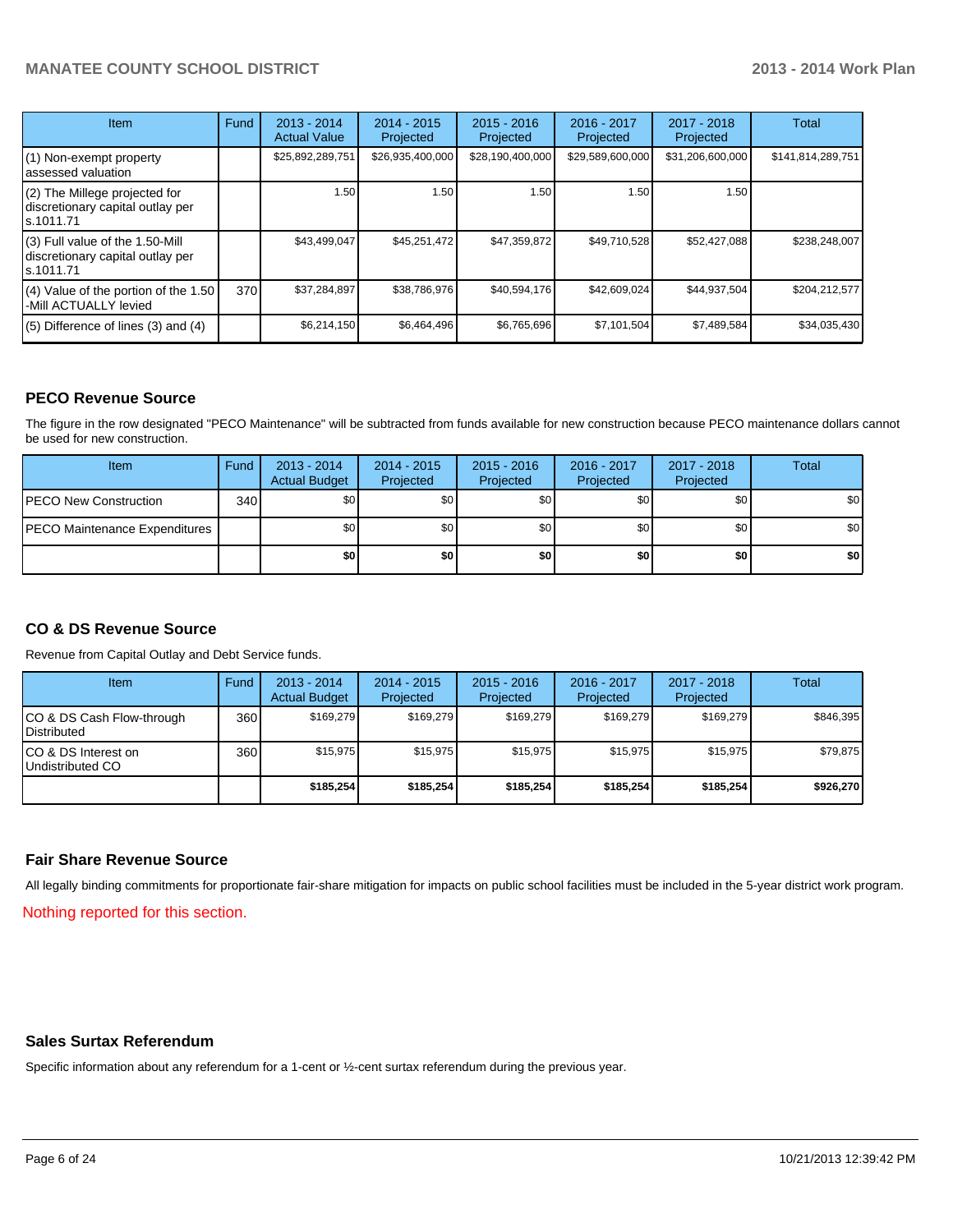#### **Did the school district hold a surtax referendum during the past fiscal year 2012 - 2013?**

No

# **Additional Revenue Source**

Any additional revenue sources

| Item                                                                                                                      | 2013 - 2014<br><b>Actual Value</b> | 2014 - 2015<br>Projected | $2015 - 2016$<br>Projected | 2016 - 2017<br>Projected | 2017 - 2018<br>Projected | <b>Total</b>     |
|---------------------------------------------------------------------------------------------------------------------------|------------------------------------|--------------------------|----------------------------|--------------------------|--------------------------|------------------|
| Proceeds from a s.1011.14/15 F.S. Loans                                                                                   | \$0                                | \$0                      | \$0                        | \$0                      | \$0                      | \$0              |
| District Bonds - Voted local bond<br>referendum proceeds per s.9, Art VII<br><b>State Constitution</b>                    | \$0                                | \$0                      | \$0                        | \$0                      | \$0                      | \$0              |
| Proceeds from Special Act Bonds                                                                                           | \$0                                | \$0                      | \$0                        | \$0                      | \$0                      | \$0              |
| Estimated Revenue from CO & DS Bond<br>Sale                                                                               | \$0                                | \$0                      | \$0                        | \$0                      | \$0                      | \$0              |
| Proceeds from Voted Capital<br>Improvements millage                                                                       | \$0                                | \$0                      | \$0                        | \$0                      | \$0                      | \$0              |
| Other Revenue for Other Capital Projects                                                                                  | \$3,980,000                        | \$75,000                 | \$75,000                   | \$75,000                 | \$75,000                 | \$4,280,000      |
| Proceeds from 1/2 cent sales surtax<br>authorized by school board                                                         | \$24,758,838                       | \$25,749,192             | \$26,779,160               | \$27,850,326             | \$9,654,780              | \$114,792,296    |
| Proceeds from local governmental<br>infrastructure sales surtax                                                           | \$0                                | \$0                      | \$0                        | \$0                      | \$0                      | \$0              |
| Proceeds from Certificates of<br>Participation (COP's) Sale                                                               | \$0                                | \$0                      | \$0                        | \$0                      | \$0                      | \$0              |
| Classrooms First Bond proceeds amount<br>authorized in FY 1997-98                                                         | \$0                                | \$0                      | \$0                        | \$0                      | \$0                      | \$0              |
| <b>Classrooms for Kids</b>                                                                                                | \$0                                | \$0                      | \$0                        | \$0                      | \$0                      | \$0              |
| <b>District Equity Recognition</b>                                                                                        | \$0                                | \$0                      | \$0                        | \$0                      | \$0                      | \$0              |
| <b>Federal Grants</b>                                                                                                     | \$0                                | \$0                      | \$0                        | \$0                      | \$0                      | \$0              |
| Proportionate share mitigation (actual<br>cash revenue only, not in kind donations)                                       | \$0                                | \$0                      | \$0                        | \$0                      | \$0                      | \$0              |
| Impact fees received                                                                                                      | \$0                                | \$0                      | \$0                        | \$0                      | \$0                      | \$0              |
| Private donations                                                                                                         | \$0                                | \$0                      | \$0                        | \$0                      | \$0                      | \$0              |
| Grants from local governments or not-for-<br>profit organizations                                                         | \$0                                | \$0                      | \$0                        | \$0                      | \$0                      | \$0              |
| Interest, Including Profit On Investment                                                                                  | \$0                                | \$0                      | \$0                        | \$0                      | \$0                      | \$0              |
| Revenue from Bonds pledging proceeds<br>from 1 cent or 1/2 cent Sales Surtax                                              | \$0                                | \$0                      | \$0                        | \$0                      | \$0                      | \$0              |
| <b>Total Fund Balance Carried Forward</b>                                                                                 | \$11,732,912                       | \$10,156,112             | \$9,632,487                | \$10,353,037             | \$13,664,601             | \$55,539,149     |
| General Capital Outlay Obligated Fund<br><b>Balance Carried Forward From Total</b><br><b>Fund Balance Carried Forward</b> | \$0                                | \$0                      | \$0                        | \$0                      | \$0                      | \$0              |
| <b>Special Facilities Construction Account</b>                                                                            | \$0                                | \$0                      | \$0                        | \$0                      | \$0                      | \$0              |
| One Cent - 1/2 Cent Sales Surtax Debt<br>Service From Total Fund Balance Carried<br>Forward                               | (\$15,284,000)                     | (\$15,474,000)           | (\$15,477,000)             | (\$15,472,000)           | (\$15,472,000)           | $(\$77,179,000)$ |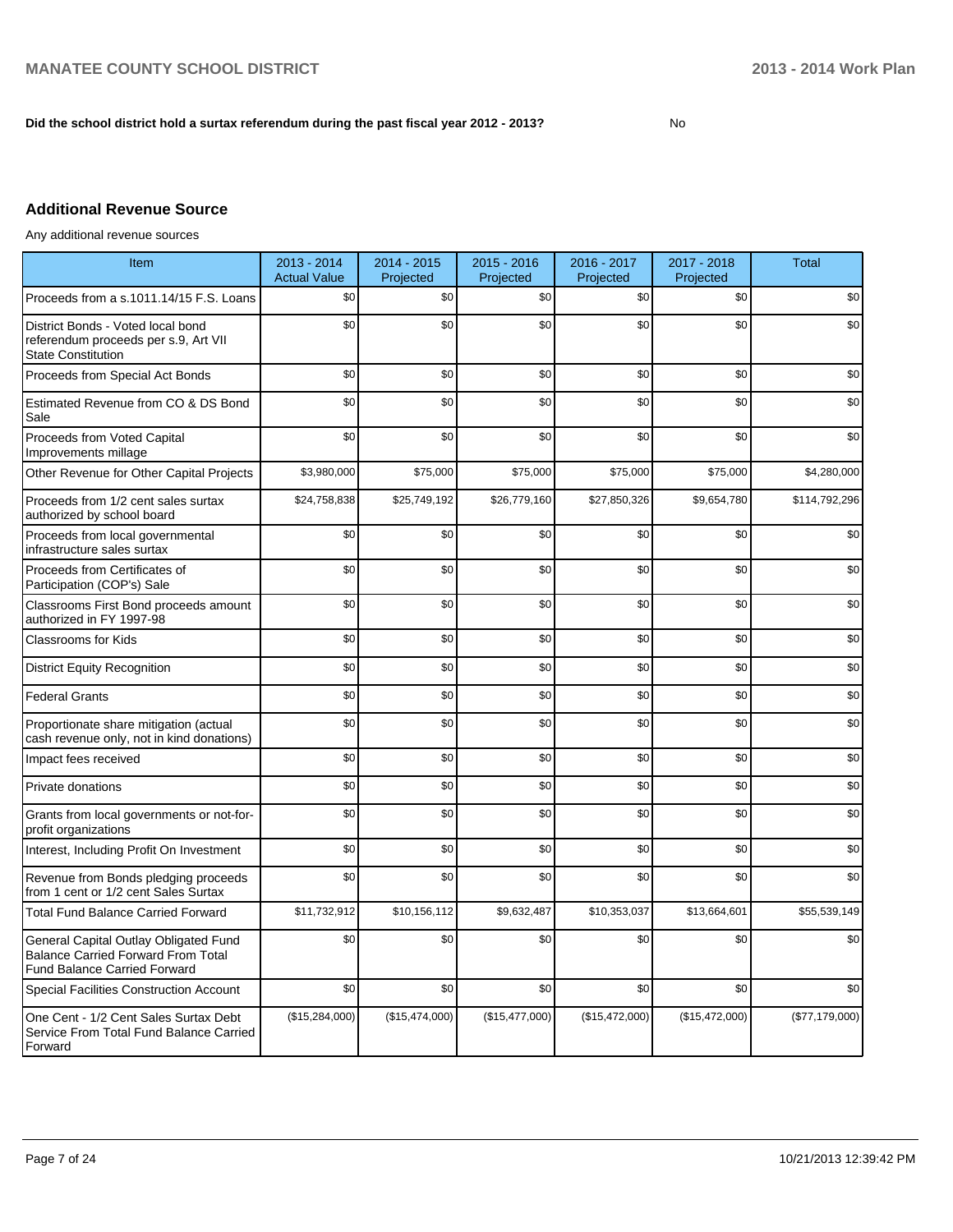| Capital Outlay Projects Funds Balance<br><b>ICarried Forward From Total Fund</b><br><b>Balance Carried Forward</b> | \$٥١         | \$0          | \$0          | \$0 I        | \$0 I       | \$0          |
|--------------------------------------------------------------------------------------------------------------------|--------------|--------------|--------------|--------------|-------------|--------------|
| Subtotal                                                                                                           | \$25.187.750 | \$20,506,304 | \$21.009.647 | \$22,806,363 | \$7.922.381 | \$97.432.445 |

# **Total Revenue Summary**

| <b>Item Name</b>                                           | 2013 - 2014<br><b>Budget</b> | $2014 - 2015$<br>Projected | $2015 - 2016$<br>Projected | $2016 - 2017$<br>Projected | $2017 - 2018$<br>Projected | <b>Five Year Total</b> |
|------------------------------------------------------------|------------------------------|----------------------------|----------------------------|----------------------------|----------------------------|------------------------|
| Local 1.5 Mill Discretionary Capital Outlay<br>l Revenue   | \$37,284,897                 | \$38,786,976               | \$40,594,176               | \$42,609,024               | \$44,937,504               | \$204,212,577          |
| PECO and 1.5 Mill Maint and Other 1.5<br>Mill Expenditures | (\$52,423,062)               | (\$43,245,000)             | (\$43,248,000)             | (\$43,748,000)             | (S44, 748, 000)            | $(\$227,412,062)$      |
| PECO Maintenance Revenue                                   | \$0 <sub>1</sub>             | \$0                        | \$0                        | \$0                        | \$0                        | \$0 <sub>1</sub>       |
| Available 1.50 Mill for New<br><b>Construction</b>         | (\$15, 138, 165)             | (S4, 458, 024)             | (\$2,653,824)              | $($ \$1,138,976)           | \$189,504                  | $($ \$23,199,485)      |

| <b>Item Name</b>                      | 2013 - 2014<br><b>Budget</b> | $2014 - 2015$<br>Projected | $2015 - 2016$<br>Projected | 2016 - 2017<br>Projected | 2017 - 2018<br>Projected | <b>Five Year Total</b> |
|---------------------------------------|------------------------------|----------------------------|----------------------------|--------------------------|--------------------------|------------------------|
| ICO & DS Revenue                      | \$185,254                    | \$185,254                  | \$185,254                  | \$185,254                | \$185,254                | \$926,270              |
| <b>IPECO New Construction Revenue</b> | \$0                          | \$0                        | \$0                        | \$0                      | \$0 <sub>1</sub>         | \$0 <sub>1</sub>       |
| <b>I</b> Other/Additional Revenue     | \$25,187,750                 | \$20,506,304               | \$21,009,647               | \$22,806,363             | \$7,922,381              | \$97,432,445           |
| <b>Total Additional Revenuel</b>      | \$25,373,004                 | \$20,691,558               | \$21,194,901               | \$22,991,617             | \$8,107,635              | \$98,358,715           |
| <b>Total Available Revenue</b>        | \$10,234,839                 | \$16,233,534               | \$18,541,077               | \$21,852,641             | \$8,297,139              | \$75,159,230           |

# **Project Schedules**

# **Capacity Project Schedules**

A schedule of capital outlay projects necessary to ensure the availability of satisfactory classrooms for the projected student enrollment in K-12 programs.

| <b>Project Description</b>           | Location                  |                   | $2013 - 2014$ | $2014 - 2015$ | $2015 - 2016$ | 2016 - 2017      | 2017 - 2018 | Total | Funded  |
|--------------------------------------|---------------------------|-------------------|---------------|---------------|---------------|------------------|-------------|-------|---------|
| Project description<br>not specified | Location not<br>specified | Planned<br>Cost:  | \$0           | \$0           | \$0           | \$0 <sub>1</sub> | \$0         |       | $$0$ No |
|                                      |                           | Student Stations: |               |               |               |                  |             |       |         |
|                                      |                           | Total Classrooms: | υı            |               |               |                  |             |       |         |
|                                      |                           | Gross Sq Ft:      |               |               |               |                  |             |       |         |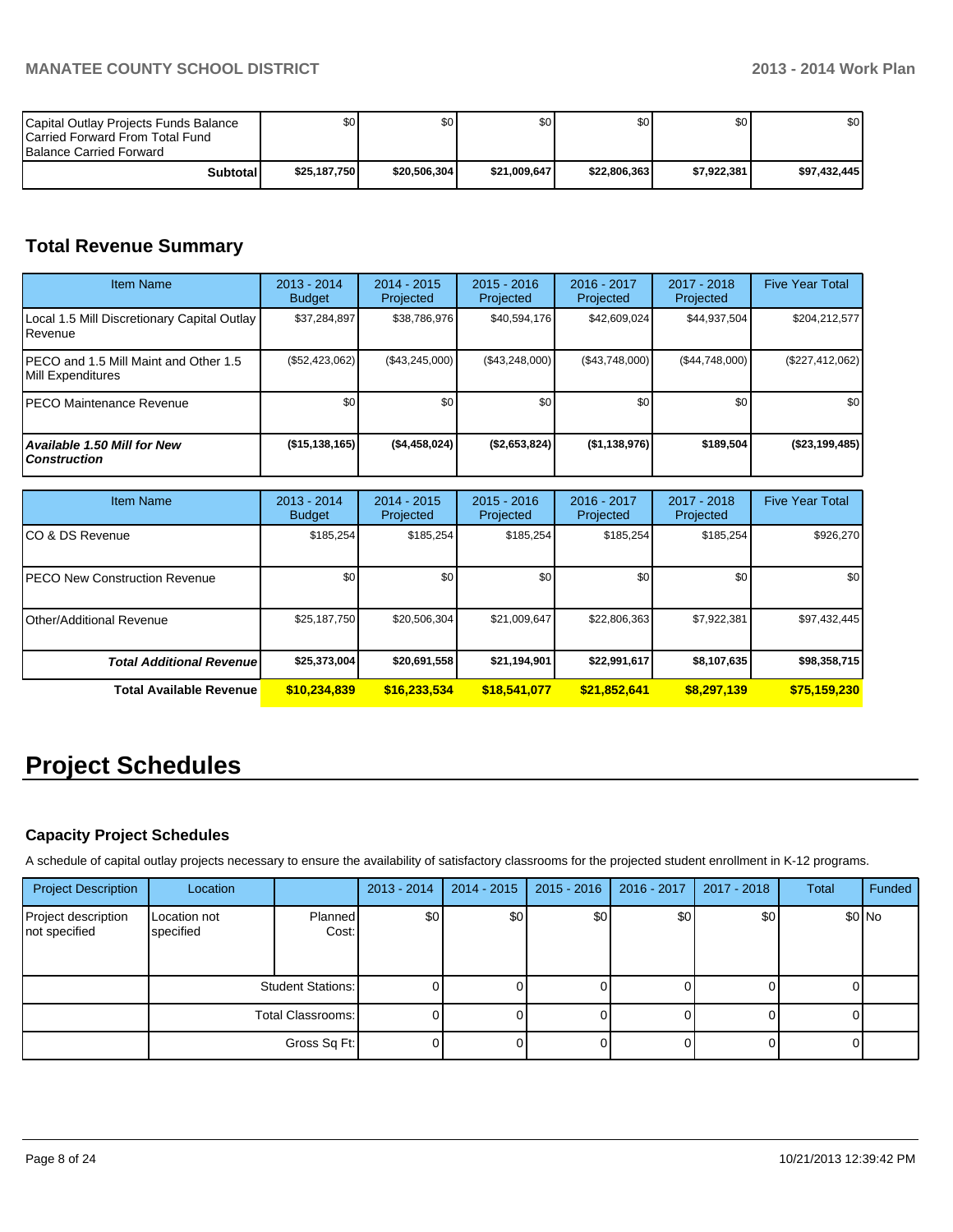| <b>Planned Cost:</b>     | \$0 | \$0 | \$0 | \$0 | \$0 | \$0 |
|--------------------------|-----|-----|-----|-----|-----|-----|
| <b>Student Stations:</b> |     |     |     |     |     | 01  |
| <b>Total Classrooms:</b> |     |     |     |     |     | 01  |
| Gross Sq Ft:             |     |     |     |     |     | 01  |

#### **Other Project Schedules**

Major renovations, remodeling, and additions of capital outlay projects that do not add capacity to schools.

| <b>Project Description</b>                                                                                                    | Location                                | $2013 - 2014$<br><b>Actual Budget</b> | $2014 - 2015$<br>Projected | $2015 - 2016$<br>Projected | 2016 - 2017<br>Projected | 2017 - 2018<br>Projected | <b>Total</b>    | Funded |
|-------------------------------------------------------------------------------------------------------------------------------|-----------------------------------------|---------------------------------------|----------------------------|----------------------------|--------------------------|--------------------------|-----------------|--------|
| Renovation and remodeling as<br>called for in the Educational<br>Plant Survey and the "Promise"                               | <b>WILLIAM H BASHAW</b><br>IELEMENTARY  | \$0                                   | \$2,543,414                | \$2,817,485                | \$3,490,349              | \$0                      | \$8,851,248 Yes |        |
| Site Improvement and<br>Remodeling as called for in the<br>educational plant survey and<br>Ithe "Promise"                     | IORANGE RIDGE-<br><b>BULLOCK SCHOOL</b> | \$0                                   | \$2,962,557                | \$3,160,278                | \$1,340,375              | \$0                      | \$7,463,210 Yes |        |
| Site improvement, remodeling,<br>land new construction as called<br>for in the educational plant<br>survey and the "Promise". | <b>ONECO ELEMENTARY</b>                 | \$0                                   | \$1,095,076                | \$2.210.277                | \$3,357,316              | \$0                      | \$6,662,669 Yes |        |
|                                                                                                                               |                                         | \$0                                   | \$6,601,047                | \$8,188,040                | \$8,188,040              | \$0                      | \$22,977,127    |        |

## **Additional Project Schedules**

Any projects that are not identified in the last approved educational plant survey.

| <b>Project Description</b>                                                        | Location                  | <b>Num</b> | $2013 - 2014$<br>Classroom   Actual Budget | $2014 - 2015$<br>Projected | $2015 - 2016$<br>Projected | 2016 - 2017<br>Projected | 2017 - 2018<br>Projected | <b>Total</b>     | Funded |
|-----------------------------------------------------------------------------------|---------------------------|------------|--------------------------------------------|----------------------------|----------------------------|--------------------------|--------------------------|------------------|--------|
| Projects prioritized as<br>indicated by needs<br>lassessment to be<br>Iperformed. | Location not<br>specified |            | \$10.234.839                               | \$9.632.487                | \$10.353.037               | \$13.664.601             | \$8.297.139              | \$52.182.103 Yes |        |
|                                                                                   |                           |            | \$10.234.839                               | \$9,632,487                | \$10,353,037               | \$13,664,601             | \$8,297,139              | \$52.182.103     |        |

#### **Non Funded Growth Management Project Schedules**

Schedule indicating which projects, due to planned development, that CANNOT be funded from current revenues projected over the next five years.

Nothing reported for this section.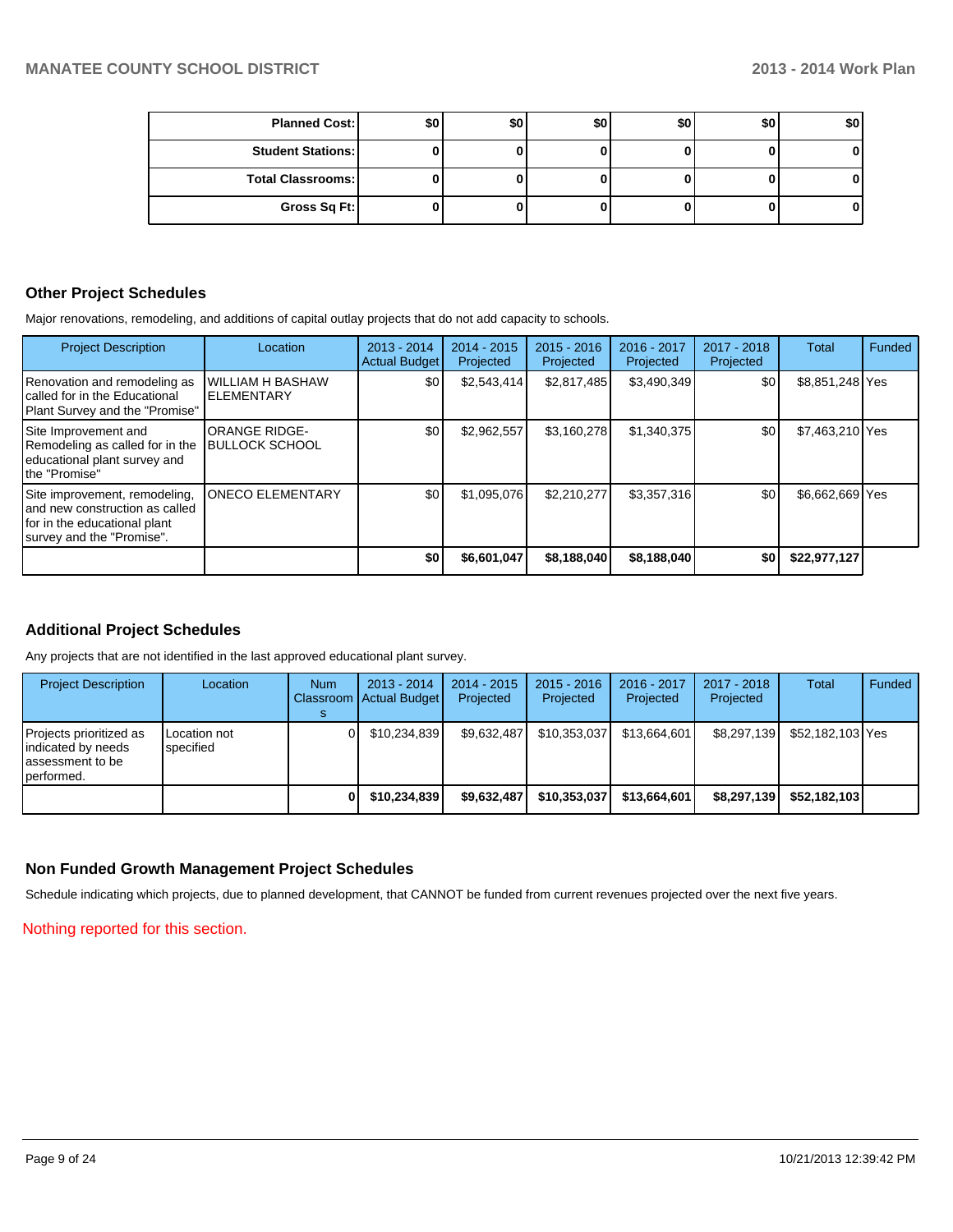# **Capacity Tracking**

| Location                                                    | $2013 -$<br><b>2014 Satis.</b><br>Stu. Sta. | Actual<br>$2013 -$<br><b>2014 FISH</b><br>Capacity | Actual<br>$2012 -$<br>2013<br><b>COFTE</b> | # Class<br><b>Rooms</b> | Actual<br>Average<br>$2013 -$<br>2014 Class<br><b>Size</b> | Actual<br>$2013 -$<br>2014<br><b>Utilization</b> | <b>New</b><br>Stu.<br>Capacity | <b>New</b><br>Rooms to<br>be<br>Added/Re<br>moved | Projected<br>$2017 -$<br>2018<br><b>COFTE</b> | Projected<br>$2017 -$<br>2018<br><b>Utilization</b> | Projected<br>$2017 -$<br>2018 Class<br><b>Size</b> |
|-------------------------------------------------------------|---------------------------------------------|----------------------------------------------------|--------------------------------------------|-------------------------|------------------------------------------------------------|--------------------------------------------------|--------------------------------|---------------------------------------------------|-----------------------------------------------|-----------------------------------------------------|----------------------------------------------------|
| <b>ANNA MARIA</b><br><b>ELEMENTARY</b>                      | 345                                         | 345                                                | 253                                        | 18                      | 14                                                         | 73.00 %                                          | $\Omega$                       | $\Omega$                                          | 227                                           | 66.00 %                                             | 13                                                 |
| <b>BALLARD ELEMENTARY</b>                                   | 526                                         | 526                                                | 419                                        | 27                      | 16                                                         | 80.00 %                                          | 0                              | $\Omega$                                          | 394                                           | 75.00 %                                             | 15                                                 |
| <b>BAYSHORE</b><br><b>ELEMENTARY</b>                        | 749                                         | 749                                                | 762                                        | 40                      | 19                                                         | 102.00%                                          | $\Omega$                       | $\Omega$                                          | 749                                           | 100.00%                                             | 19                                                 |
| <b>DUETTE ELEMENTARY</b>                                    | $\Omega$                                    | $\Omega$                                           | 17                                         | $\overline{0}$          | 0                                                          | 0.00 %                                           | $\Omega$                       | $\Omega$                                          | $\Omega$                                      | 0.00%                                               | $\mathbf 0$                                        |
| MANATEE<br><b>ELEMENTARY</b>                                | 727                                         | 727                                                | 410                                        | 37                      | 11                                                         | 56.00 %                                          | $\Omega$                       | $\Omega$                                          | 404                                           | 56.00 %                                             | 11                                                 |
| MANATEE SENIOR HIGH                                         | 2,761                                       | 2,622                                              | 2,325                                      | 113                     | 21                                                         | 89.00 %                                          | $\overline{0}$                 | $\Omega$                                          | 2,500                                         | 95.00 %                                             | 22                                                 |
| PALMETTO<br>ELEMENTARY (NEW)                                | 885                                         | 885                                                | 694                                        | 48                      | 14                                                         | 78.00 %                                          | 0                              | $\Omega$                                          | 669                                           | 76.00 %                                             | 14                                                 |
| WILLIS ELEMENTARY                                           | 731                                         | 731                                                | 714                                        | 39                      | 18                                                         | 98.00 %                                          | $\Omega$                       | $\Omega$                                          | 694                                           | 95.00 %                                             | 18                                                 |
| <b>HORIZONS ACADEMY</b>                                     | 436                                         | 436                                                | 242                                        | 19                      | 13                                                         | 56.00 %                                          | $\Omega$                       | $\Omega$                                          | 275                                           | 63.00 %                                             | 14                                                 |
| <b>ANNIE WILLIAMS</b><br><b>ELEMENTARY</b>                  | 889                                         | 889                                                | 736                                        | 48                      | 15                                                         | 83.00 %                                          | $\Omega$                       | $\Omega$                                          | 705                                           | 79.00 %                                             | 15                                                 |
| <b>GULLETT ELEMENTARY</b>                                   | 889                                         | 889                                                | 571                                        | 48                      | 12                                                         | 64.00 %                                          | $\Omega$                       | $\Omega$                                          | 555                                           | 62.00%                                              | 12                                                 |
| <b>BUFFALO CREEK</b><br>MIDDLE                              | 1,170                                       | 1,053                                              | 902                                        | 51                      | 18                                                         | 86.00 %                                          | $\Omega$                       | $\Omega$                                          | 994                                           | 94.00%                                              | 19                                                 |
| <b>G.D. ROGERS GARDEN</b><br>ELEMENTARY                     | 582                                         | 582                                                | 225                                        | 31                      | $\overline{7}$                                             | 39.00 %                                          | $\Omega$                       | $\Omega$                                          | 200                                           | 34.00 %                                             | 6                                                  |
| MARJORIE G KINNAN<br><b>ELEMENTARY</b>                      | 814                                         | 814                                                | 662                                        | 43                      | 15                                                         | 81.00 %                                          | $\Omega$                       | $\Omega$                                          | 639                                           | 79.00 %                                             | 15                                                 |
| <b>GILBERT W MCNEAL</b><br><b>ELEMENTARY</b>                | 766                                         | 766                                                | 711                                        | 44                      | 16                                                         | 93.00 %                                          | $\Omega$                       | $\Omega$                                          | 624                                           | 81.00%                                              | 14                                                 |
| <b>FREEDOM</b><br><b>ELEMENTARY</b>                         | 902                                         | 902                                                | 741                                        | 50                      | 15                                                         | 82.00 %                                          | 0                              | $\Omega$                                          | 704                                           | 78.00 %                                             | 14                                                 |
| R DAN NOLAN MIDDLE                                          | 1,068                                       | 961                                                | 983                                        | 46                      | 21                                                         | 102.00%                                          | $\overline{0}$                 | $\Omega$                                          | 1,098                                         | 114.00 %                                            | 24                                                 |
| <b>VIRGIL MILLS</b><br><b>ELEMENTARY</b>                    | 933                                         | 933                                                | 997                                        | 49                      | 20                                                         | 107.00%                                          | $\Omega$                       | $\Omega$                                          | 980                                           | 105.00 %                                            | 20                                                 |
| <b>BRADEN RIVER HIGH</b>                                    | 1,792                                       | 1,702                                              | 1,856                                      | 75                      | 25                                                         | 109.00%                                          | 0                              | $\Omega$                                          | 1,942                                         | 114.00 %                                            | 26                                                 |
| LINCOLN MEMORIAL<br><b>ELEMENTARY LEASE</b><br><b>IBLDG</b> | $\overline{0}$                              | 0                                                  | $\overline{0}$                             | $\circ$                 | $\overline{0}$                                             | 0.00 %                                           | $\overline{0}$                 | οI                                                | 0                                             | $0.00\,\%$                                          | 0                                                  |
| CARLOS E HAILE<br>MIDDLE                                    | 1,100                                       | 990                                                | 988                                        | 47                      | 21                                                         | 100.00 %                                         | $\Omega$                       | $\Omega$                                          | 1,073                                         | 108.00%                                             | 23                                                 |
| LAKEWOOD RANCH<br><b>SENIOR HIGH</b>                        | 2,220                                       | 2,109                                              | 1,854                                      | 94                      | 20                                                         | 88.00 %                                          | $\overline{0}$                 | $\overline{0}$                                    | 2,134                                         | 101.00%                                             | 23                                                 |
| <b>BAYSHORE SENIOR</b><br>HIGH                              | 2,441                                       | 2,318                                              | 1,310                                      | 101                     | 13                                                         | 57.00 %                                          | $\overline{0}$                 | $\overline{0}$                                    | 1,444                                         | 62.00%                                              | 14                                                 |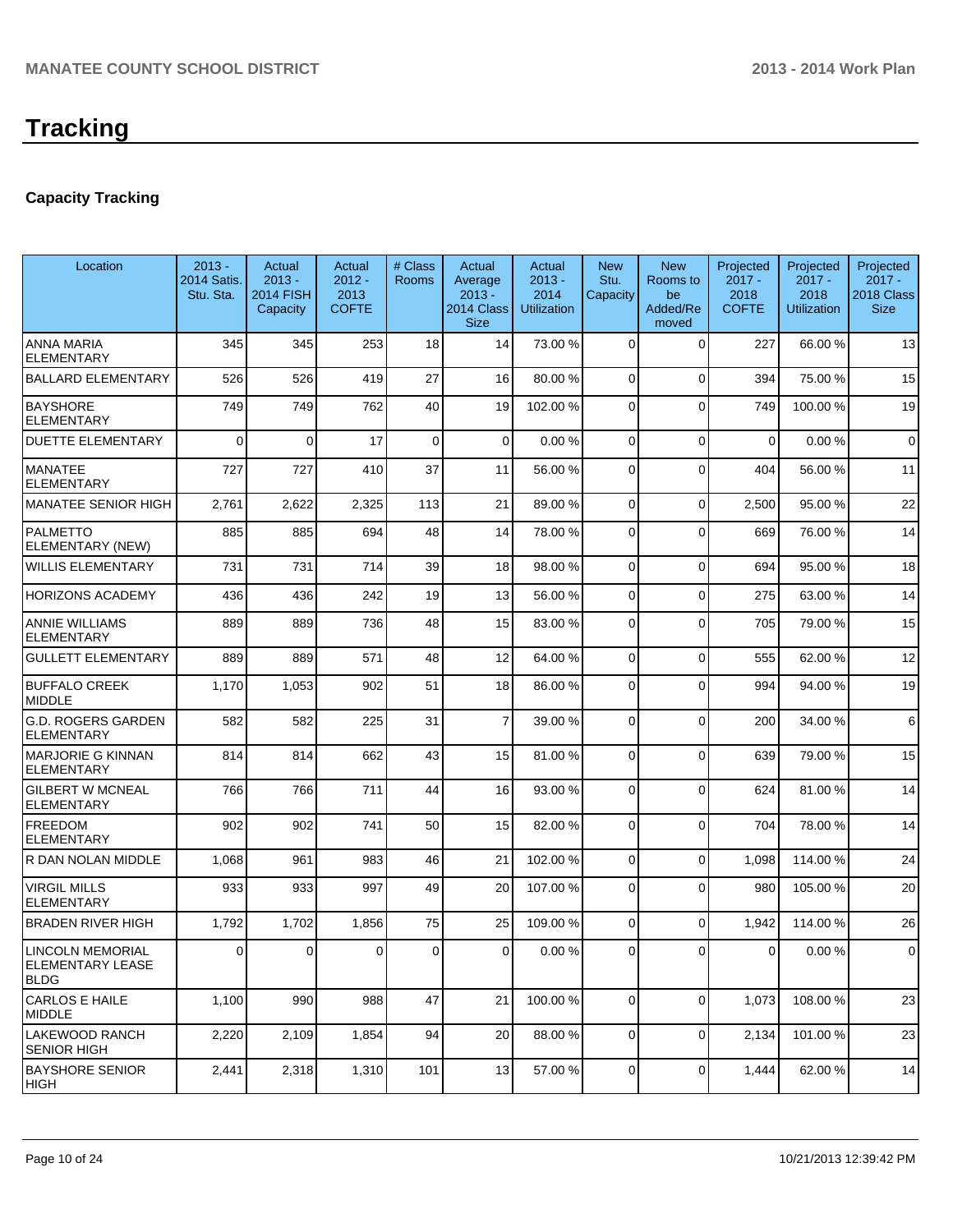| <b>ELECTA ARCOTTE LEE</b><br><b>IMIDDLE</b>        | 1,121 | 1,008    | 952      | 48          | 20              | 94.00 % | $\overline{0}$ | $\mathbf 0$ | 1,010       | 100.00% | 21               |
|----------------------------------------------------|-------|----------|----------|-------------|-----------------|---------|----------------|-------------|-------------|---------|------------------|
| WILLIAM MONROE<br><b>ROWLETT</b><br>ELEMENTARY     | 966   | 966      | 879      | 49          | 18              | 91.00 % | $\Omega$       | $\Omega$    | 854         | 88.00 % | 17               |
| <b>BRADEN RIVER</b><br><b>ELEMENTARY</b>           | 665   | 665      | 553      | 35          | 16              | 83.00 % | $\Omega$       | $\mathbf 0$ | 527         | 79.00 % | 15               |
| <b>BRADEN RIVER MIDDLE</b>                         | 1,283 | 1,154    | 969      | 54          | 18              | 84.00 % | $\Omega$       | $\mathbf 0$ | 984         | 85.00 % | 18               |
| <b>SEA BREEZE</b><br><b>ELEMENTARY</b>             | 797   | 797      | 571      | 42          | 14              | 72.00 % | $\Omega$       | $\mathbf 0$ | 539         | 68.00 % | 13               |
| <b>TARA ELEMENTARY</b>                             | 863   | 863      | 578      | 47          | 12              | 67.00 % | $\overline{0}$ | $\mathbf 0$ | 546         | 63.00%  | 12               |
| <b>LOUISE ROGERS</b><br><b>JOHNSON MIDDLE</b>      | 1,256 | 1,130    | 589      | 53          | 11              | 52.00 % | $\Omega$       | $\mathbf 0$ | 535         | 47.00 % | 10               |
| <b>GENE WITT</b><br><b>ELEMENTARY</b>              | 817   | 817      | 588      | 44          | 13              | 72.00 % | $\Omega$       | $\mathbf 0$ | 579         | 71.00 % | 13               |
| <b>SARA SCOTT HARLLEE</b><br>MIDDLE                | 1,166 | 1,049    | 538      | 52          | 10              | 51.00 % | $\Omega$       | $\mathbf 0$ | 473         | 45.00 % | $\boldsymbol{9}$ |
| H S MOODY<br><b>ELEMENTARY</b>                     | 777   | 777      | 661      | 40          | 17              | 85.00 % | $\Omega$       | $\mathbf 0$ | 639         | 82.00%  | 16               |
| IMARTHA B KING<br>MIDDLE                           | 1,404 | 1,263    | 1,090    | 60          | 18              | 86.00 % | $\overline{0}$ | $\mathbf 0$ | 1,100       | 87.00 % | 18               |
| <b>FLORINE J ABEL</b><br>ELEMENTARY                | 579   | 579      | 528      | 31          | 17              | 91.00 % | $\Omega$       | $\Omega$    | 504         | 87.00 % | 16               |
| <b>IDA M STEWART</b><br>ELEMENTARY                 | 525   | 525      | 491      | 28          | 18              | 94.00 % | 0              | 0           | 471         | 90.00 % | 17               |
| WILLIAM H BASHAW<br><b>ELEMENTARY</b>              | 789   | 789      | 614      | 42          | 15              | 78.00 % | $\Omega$       | $\mathbf 0$ | 595         | 75.00 % | 14               |
| <b>SOUTHEAST SENIOR</b><br><b>HIGH</b>             | 2,142 | 2,034    | 1,276    | 95          | 13              | 63.00 % | $\overline{0}$ | $\mathbf 0$ | 1,358       | 67.00 % | 14               |
| <b>LINCOLN MIDDLE</b>                              | 1,169 | 1,052    | 600      | 51          | 12              | 57.00 % | 0              | $\mathbf 0$ | 573         | 54.00 % | 11               |
| <b>JAMES TILLMAN</b><br><b>ELEMENTARY</b>          | 740   | 740      | 462      | 40          | 12              | 62.00 % | 0              | $\mathbf 0$ | 384         | 52.00 % | 10               |
| BLACKBURN<br><b>ELEMENTARY</b>                     | 838   | 838      | 404      | 46          | $\vert 9 \vert$ | 48.00 % | 0              | $\mathbf 0$ | 391         | 47.00 % | 9                |
| <b>FRANCES WAKELAND</b><br>ELEMENTARY              | 632   | 632      | 519      | 34          | 15              | 82.00 % | $\overline{0}$ | $\mathbf 0$ | 499         | 79.00 % | 15               |
| W D SUGG MIDDLE                                    | 1,137 | 1,023    | 823      | 51          | 16              | 80.00 % | $\overline{0}$ | $\Omega$    | 843         | 82.00 % | 17               |
| PALMA SOLA<br><b>ELEMENTARY</b>                    | 842   | 842      | 534      | 43          | 12              | 63.00 % |                | $\mathbf 0$ | 514         | 61.00%  | 12               |
| PALMETTO<br>ELEMENTARY (OLD)                       | 0     | $\Omega$ | $\Omega$ | $\mathbf 0$ | $\Omega$        | 0.00%   | 0              | $\mathbf 0$ | 0           | 0.00%   | $\pmb{0}$        |
| PALMETTO SENIOR<br> HIGH                           | 2,270 | 2,156    | 1,703    | 93          | 18              | 79.00 % | $\Omega$       | $\mathbf 0$ | 1,928       | 89.00%  | 21               |
| ROBERT H PRINE<br><b>ELEMENTARY</b>                | 836   | 836      | 773      | 46          | 17              | 92.00 % | $\overline{0}$ | $\pmb{0}$   | 754         | 90.00 % | 16               |
| <b>BLANCHE H</b><br><b>DAUGHTREY</b><br>ELEMENTARY | 939   | 939      | 828      | 49          | 17              | 88.00 % | $\Omega$       | $\mathbf 0$ | 811         | 86.00 % | 17               |
| <b>SAMOSET</b><br><b>ELEMENTARY</b>                | 701   | 701      | 605      | 38          | 16              | 86.00 % | $\Omega$       | $\mathbf 0$ | 579         | 83.00 % | 15               |
| MANATEE TECHNICAL<br><b>INSTITUTE</b>              | 2,439 | 2,926    | 342      | 140         | $\overline{2}$  | 12.00 % | $\Omega$       | $\mathbf 0$ | $\mathbf 0$ | 0.00%   | $\mathbf 0$      |
| <b>JESSIE P MILLER</b><br>ELEMENTARY               | 869   | 869      | 733      | 47          | 16              | 84.00 % | 0              | $\mathbf 0$ | 734         | 84.00%  | 16               |
| MYAKKA CITY<br><b>ELEMENTARY</b>                   | 397   | 397      | 259      | 22          | 12              | 65.00 % | $\overline{0}$ | 0           | 239         | 60.00%  | 11               |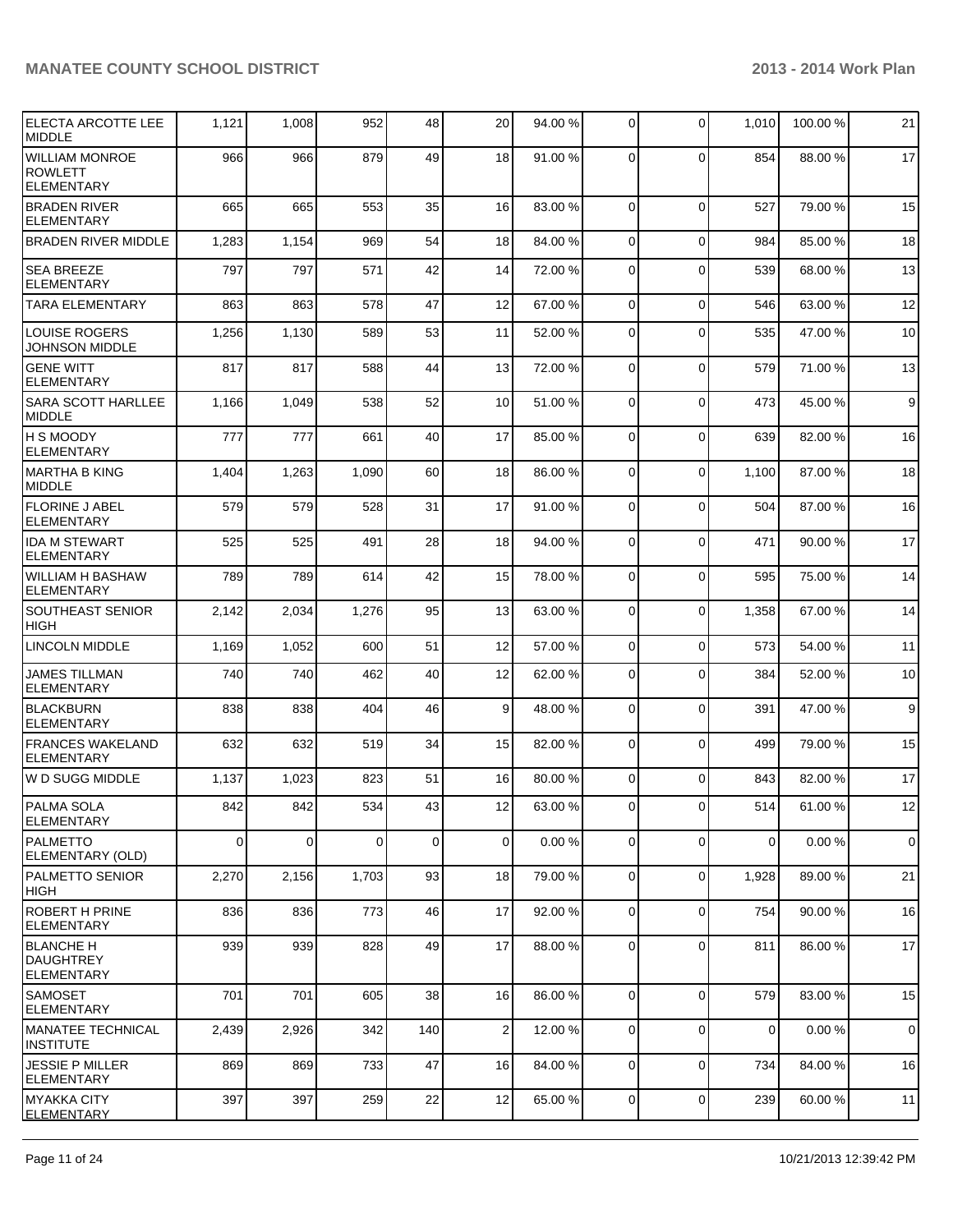**39,539**

| <b>IONECO ELEMENTARY</b>          | 679    | 679I   | 536    | 37 <sup>1</sup> | 14   | 79.00 %  |   | 504    | 74.00 % | 14              |
|-----------------------------------|--------|--------|--------|-----------------|------|----------|---|--------|---------|-----------------|
| IORANGE RIDGE-<br>IBULLOCK SCHOOL | 959    | 959    | 692    | 53              | 131  | 72.00 %  |   | 669    | 70.00 % | 13              |
| IPALM VIEW<br>IELEMENTARY         | 738 l  | 738 I  | 406 l  | 39 <sup>1</sup> | 10 I | 55.00 %  |   | 399    | 54.00 % | 10              |
|                                   | 54.061 | 52,672 | 39,468 | 2,617           | 15 I | 74.93 %l | 0 | 39,539 | 75.07%  | 15 <sub>l</sub> |

The COFTE Projected Total (39,539) for 2017 - 2018 must match the Official Forecasted COFTE Total (39,539 ) for 2017 - 2018 before this section can be completed. In the event that the COFTE Projected Total does not match the Official forecasted COFTE, then the Balanced Projected COFTE Table should be used to balance COFTE.

| Projected COFTE for 2017 - 2018 |        | <b>Grade Level Type</b> | <b>Balanced Projected</b><br>COFTE for 2017 - 2018 |
|---------------------------------|--------|-------------------------|----------------------------------------------------|
| Elementary (PK-3)               | 12,659 |                         |                                                    |
| Middle (4-8)                    | 15,374 |                         |                                                    |
|                                 |        | Elementary (PK-3)       |                                                    |
| High (9-12)                     | 11,506 |                         |                                                    |
|                                 |        | Middle (4-8)            |                                                    |
|                                 | 39,539 |                         |                                                    |
|                                 |        | High (9-12)             |                                                    |
|                                 |        |                         |                                                    |

#### **Relocatable Replacement**

Number of relocatable classrooms clearly identified and scheduled for replacement in the school board adopted financially feasible 5-year district work program.

| -ocation                          | 2013<br>$-2014$ | $2014 - 2015$ | $2015 - 2016$ | 2016 - 2017 | $-2018$<br>2017 | Year 5 Total |
|-----------------------------------|-----------------|---------------|---------------|-------------|-----------------|--------------|
| Total Relocatable Replacements: I | 0               |               |               |             |                 |              |

## **Charter Schools Tracking**

Information regarding the use of charter schools.

| Location-Type                                       | # Relocatable<br>units or<br>permanent<br>classrooms | Owner            | Year Started or<br>Scheduled | <b>Student</b><br><b>Stations</b> | <b>Students</b><br>Enrolled | Years in<br>Contract | <b>Total Charter</b><br><b>Students</b><br>projected for<br>2017 - 2018 |
|-----------------------------------------------------|------------------------------------------------------|------------------|------------------------------|-----------------------------------|-----------------------------|----------------------|-------------------------------------------------------------------------|
| <b>Team Success</b>                                 |                                                      | 17 <b>OTHER</b>  | 1993                         | 300                               | 345                         | 15                   | 500                                                                     |
| Manatee School of the Arts and<br>Sciences          |                                                      | 12 <b>OTHER</b>  | 1997                         | 250                               | 131                         | 15                   | 250                                                                     |
| Manatee School of the Arts                          |                                                      | 72 <b>JOTHER</b> | 1998                         | 1,650                             | 1,638                       | 15                   | 1,940                                                                   |
| lOasis Middle School                                |                                                      | 8 OTHER          | 2006                         | 120                               | 99                          | 5                    | 148                                                                     |
| Imagine Charter School of North<br><b>I</b> Manatee |                                                      | 36 OTHER         | 2006                         | 720                               | 545                         | 5                    | 750                                                                     |
| Imagine Charter School of East<br><b>I</b> Manatee  |                                                      | 36 OTHER         | 2008                         | 720                               | 450                         | 5                    | 750                                                                     |
| Palmetto Charter School                             |                                                      | 24 OTHER         | 2010                         | 364                               | 362                         | 5                    | 364                                                                     |
| State College Collegiate School                     |                                                      | 10 <b>OTHER</b>  | 2010                         | 450                               | 446                         | 5                    | 450                                                                     |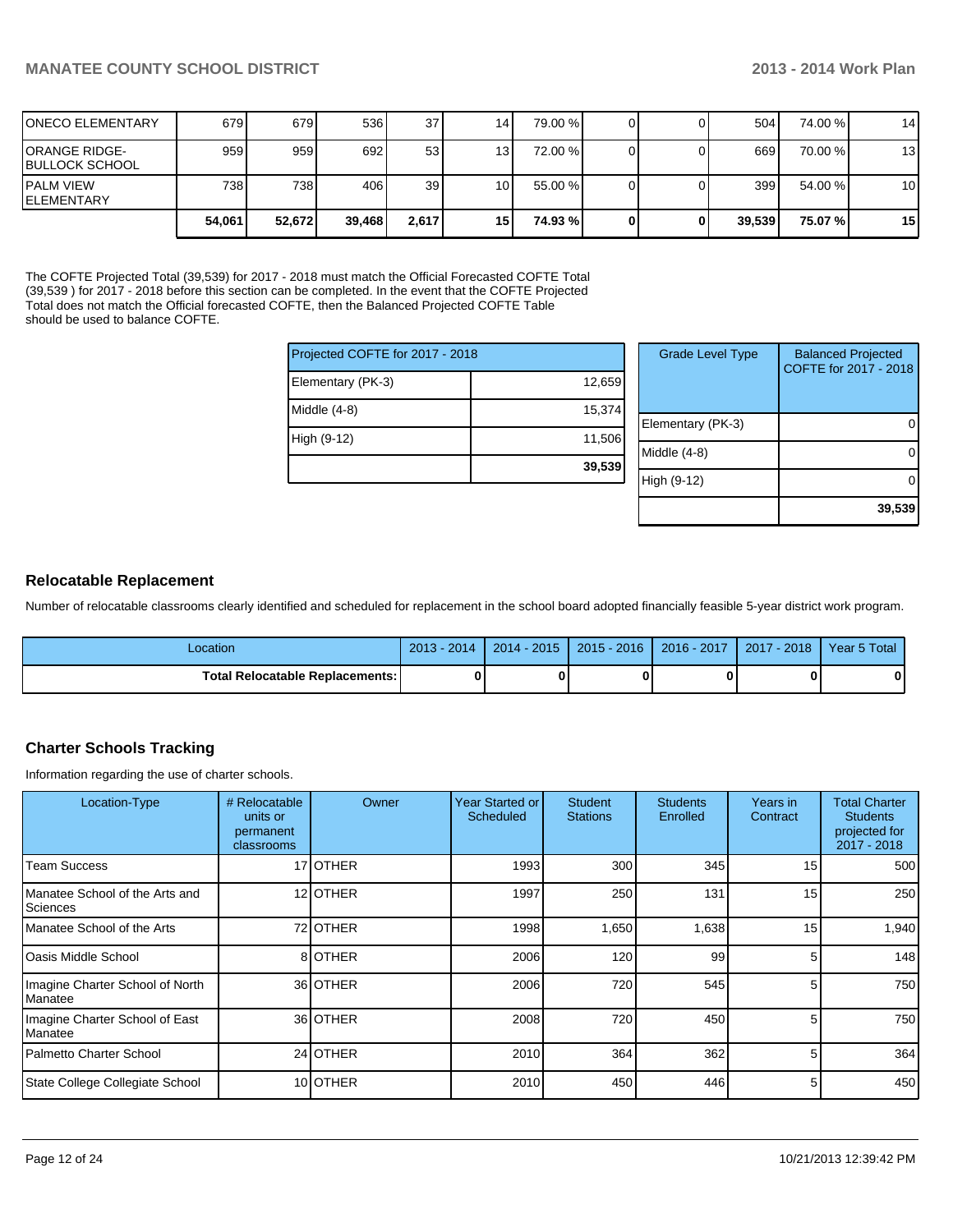| Manatee Charter School |     | 56 OTHER       | 2012 | .145  | 691   |   | .145  |
|------------------------|-----|----------------|------|-------|-------|---|-------|
| Just for Girls Academy |     | 81OTHER        | 2012 | 216   | 98    |   | 288   |
| Visible Men Academy    |     | 5 <b>OTHER</b> | 2013 | 175   | 73.   | 5 | 494   |
|                        | 284 |                |      | 6,110 | 4,878 |   | 7,079 |

## **Special Purpose Classrooms Tracking**

The number of classrooms that will be used for certain special purposes in the current year, by facility and type of classroom, that the district will, 1), not use for educational purposes, and 2), the co-teaching classrooms that are not open plan classrooms and will be used for educational purposes.

| School | <b>School Type</b>                     | # of Elementary<br>K-3 Classrooms I | # of Middle 4-8<br><b>Classrooms</b> | # of High 9-12<br><b>Classrooms</b> | # of $ESE$<br>Classrooms        | # of Combo<br><b>Classrooms</b> | Total<br><b>Classrooms</b> |
|--------|----------------------------------------|-------------------------------------|--------------------------------------|-------------------------------------|---------------------------------|---------------------------------|----------------------------|
|        | <b>Total Educational Classrooms: I</b> |                                     |                                      |                                     |                                 |                                 |                            |
|        |                                        |                                     |                                      |                                     |                                 |                                 |                            |
| School | School Type                            | # of Elementary<br>K-3 Classrooms   | # of Middle 4-8<br><b>Classrooms</b> | # of High $9-12$<br>Classrooms      | # of $ESE$<br><b>Classrooms</b> | # of Combo<br><b>Classrooms</b> | Total<br>Classrooms        |
|        | <b>Total Co-Teaching Classrooms:</b>   |                                     |                                      |                                     |                                 |                                 | 0                          |

#### **Infrastructure Tracking**

**Necessary offsite infrastructure requirements resulting from expansions or new schools. This section should include infrastructure information related to capacity project schedules and other project schedules (Section 4).**

Not Specified

**Proposed location of planned facilities, whether those locations are consistent with the comprehensive plans of all affected local governments, and recommendations for infrastructure and other improvements to land adjacent to existing facilities. Provisions of 1013.33(12), (13) and (14) and 1013.36 must be addressed for new facilities planned within the 1st three years of the plan (Section 5).**

No new facilities plannd for the first 3 years of plan

**Consistent with Comp Plan?** Yes

#### **Net New Classrooms**

The number of classrooms, by grade level and type of construction, that were added during the last fiscal year.

| List the net new classrooms added in the 2012 - 2013 fiscal year.                                                                                       |                              |                            | List the net new classrooms to be added in the 2013 - 2014 fiscal<br>Ivear. |                        |                                                                        |                            |                                |                        |
|---------------------------------------------------------------------------------------------------------------------------------------------------------|------------------------------|----------------------------|-----------------------------------------------------------------------------|------------------------|------------------------------------------------------------------------|----------------------------|--------------------------------|------------------------|
| "Classrooms" is defined as capacity carrying classrooms that are added to increase<br>capacity to enable the district to meet the Class Size Amendment. |                              |                            |                                                                             |                        | Totals for fiscal year 2013 - 2014 should match totals in Section 15A. |                            |                                |                        |
| Location                                                                                                                                                | $2012 - 2013$ #<br>Permanent | $2012 - 2013$ #<br>Modular | $2012 - 2013$ #<br>Relocatable                                              | $2012 - 2013$<br>Total | $2013 - 2014$ #<br>Permanent                                           | $2013 - 2014$ #<br>Modular | $2013 - 2014$ #<br>Relocatable | $2013 - 2014$<br>Total |
| Elementary (PK-3)                                                                                                                                       |                              |                            |                                                                             |                        |                                                                        |                            |                                | $\Omega$               |
| Middle (4-8)                                                                                                                                            |                              |                            |                                                                             |                        |                                                                        |                            |                                | $\Omega$               |
| High (9-12)                                                                                                                                             |                              |                            |                                                                             |                        |                                                                        |                            |                                | $\Omega$               |
|                                                                                                                                                         |                              |                            |                                                                             |                        |                                                                        |                            |                                | 0                      |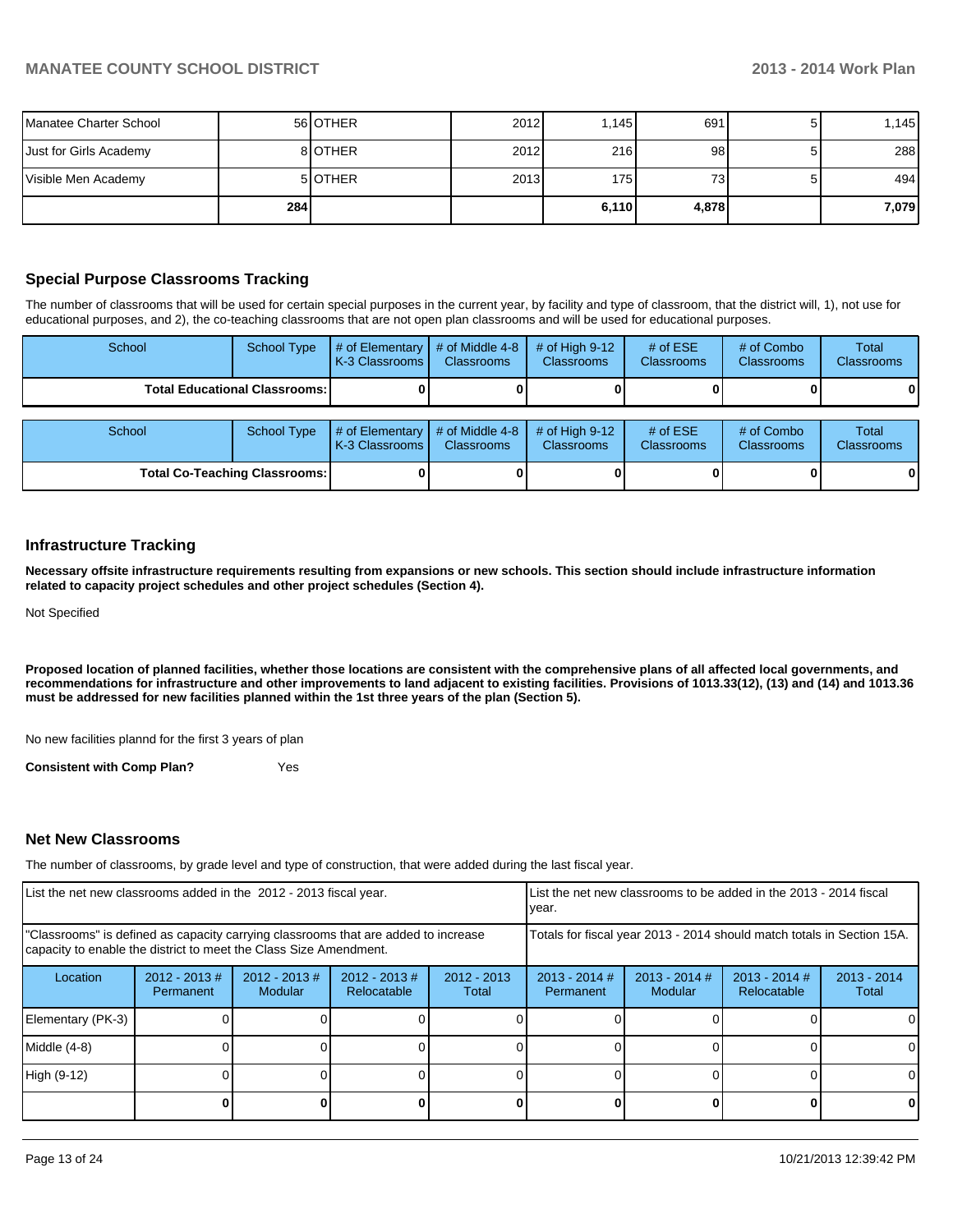# **Relocatable Student Stations**

Number of students that will be educated in relocatable units, by school, in the current year, and the projected number of students for each of the years in the workplan.

| <b>Site</b>                        | 2013 - 2014    | 2014 - 2015    | 2015 - 2016 | 2016 - 2017    | 2017 - 2018    | 5 Year Average |
|------------------------------------|----------------|----------------|-------------|----------------|----------------|----------------|
| <b>BRADEN RIVER HIGH</b>           | 102            | 150            | 150         | 150            | 150            | 140            |
| <b>ANNA MARIA ELEMENTARY</b>       | 40             | 36             | 36          | 36             | 36             | 37             |
| <b>BALLARD ELEMENTARY</b>          | $\mathbf 0$    | $\mathbf 0$    | $\mathbf 0$ | $\Omega$       | $\mathbf 0$    | $\mathbf 0$    |
| <b>BAYSHORE ELEMENTARY</b>         | 40             | 36             | 36          | 36             | 36             | 37             |
| <b>DUETTE ELEMENTARY</b>           | $\overline{0}$ | 0              | 0           | 0              | 0              | $\mathbf 0$    |
| <b>MANATEE ELEMENTARY</b>          | $\Omega$       | 0              | $\mathbf 0$ | $\Omega$       | $\mathbf 0$    | $\mathbf 0$    |
| <b>TARA ELEMENTARY</b>             | 126            | 90             | 90          | 90             | 90             | 97             |
| LOUISE ROGERS JOHNSON MIDDLE       | 37             | 22             | 22          | 22             | 22             | 25             |
| FLORINE J ABEL ELEMENTARY          | $\overline{0}$ | 0              | $\mathbf 0$ | 0              | 0              | $\mathbf 0$    |
| <b>IDA M STEWART ELEMENTARY</b>    | $\Omega$       | $\mathbf 0$    | $\Omega$    | $\Omega$       | $\mathbf 0$    | $\overline{0}$ |
| <b>WILLIAM H BASHAW ELEMENTARY</b> | 152            | 198            | 198         | 198            | 198            | 189            |
| BRADEN RIVER ELEMENTARY            | 22             | 18             | 18          | 18             | 18             | 19             |
| <b>BRADEN RIVER MIDDLE</b>         | 66             | 88             | 88          | 88             | 88             | 84             |
| <b>SEA BREEZE ELEMENTARY</b>       | $\mathbf 0$    | 0              | 0           | 0              | 0              | $\mathbf 0$    |
| <b>BLACKBURN ELEMENTARY</b>        | 51             | $\mathbf 0$    | $\Omega$    | $\Omega$       | $\mathbf 0$    | 10             |
| FRANCES WAKELAND ELEMENTARY        | 41             | 90             | 90          | 90             | 90             | 80             |
| lw D SUGG MIDDLE                   | 140            | 132            | 132         | 132            | 132            | 134            |
| <b>SARA SCOTT HARLLEE MIDDLE</b>   | 85             | 44             | 44          | 44             | 44             | 52             |
| <b>H S MOODY ELEMENTARY</b>        | 165            | 144            | 144         | 144            | 144            | 148            |
| IMARTHA B KING MIDDLE              | 88             | 88             | 88          | 88             | 88             | 88             |
| <b>ROBERT H PRINE ELEMENTARY</b>   | 45             | 54             | 54          | 54             | 54             | 52             |
| BLANCHE H DAUGHTREY ELEMENTARY     | 44             | 36             | 36          | 36             | 36             | 38             |
| <b>SAMOSET ELEMENTARY</b>          | $\Omega$       | $\Omega$       | $\Omega$    | $\Omega$       | 0              | $\mathbf 0$    |
| <b>SOUTHEAST SENIOR HIGH</b>       | 202            | 225            | 225         | 225            | 225            | 220            |
| <b>LINCOLN MIDDLE</b>              | 69             | 110            | 110         | 110            | 110            | 102            |
| JAMES TILLMAN ELEMENTARY           | 60             | 108            | 108         | 108            | 108            | 98             |
| <b>BUFFALO CREEK MIDDLE</b>        | $\Omega$       | $\pmb{0}$      | $\Omega$    | $\Omega$       | $\overline{0}$ | $\pmb{0}$      |
| ORANGE RIDGE-BULLOCK SCHOOL        | 100            | 108            | 108         | 108            | 108            | 106            |
| PALM VIEW ELEMENTARY               | $\overline{0}$ | 0              | $\mathbf 0$ | $\overline{0}$ | $\overline{0}$ | $\pmb{0}$      |
| PALMA SOLA ELEMENTARY              | 5 <sub>5</sub> | 5 <sup>1</sup> | 5           | 5 <sup>1</sup> | $\sqrt{5}$     | $\sqrt{5}$     |
| PALMETTO ELEMENTARY (OLD)          | $\Omega$       | $\overline{0}$ | $\mathbf 0$ | $\overline{0}$ | $\overline{0}$ | $\pmb{0}$      |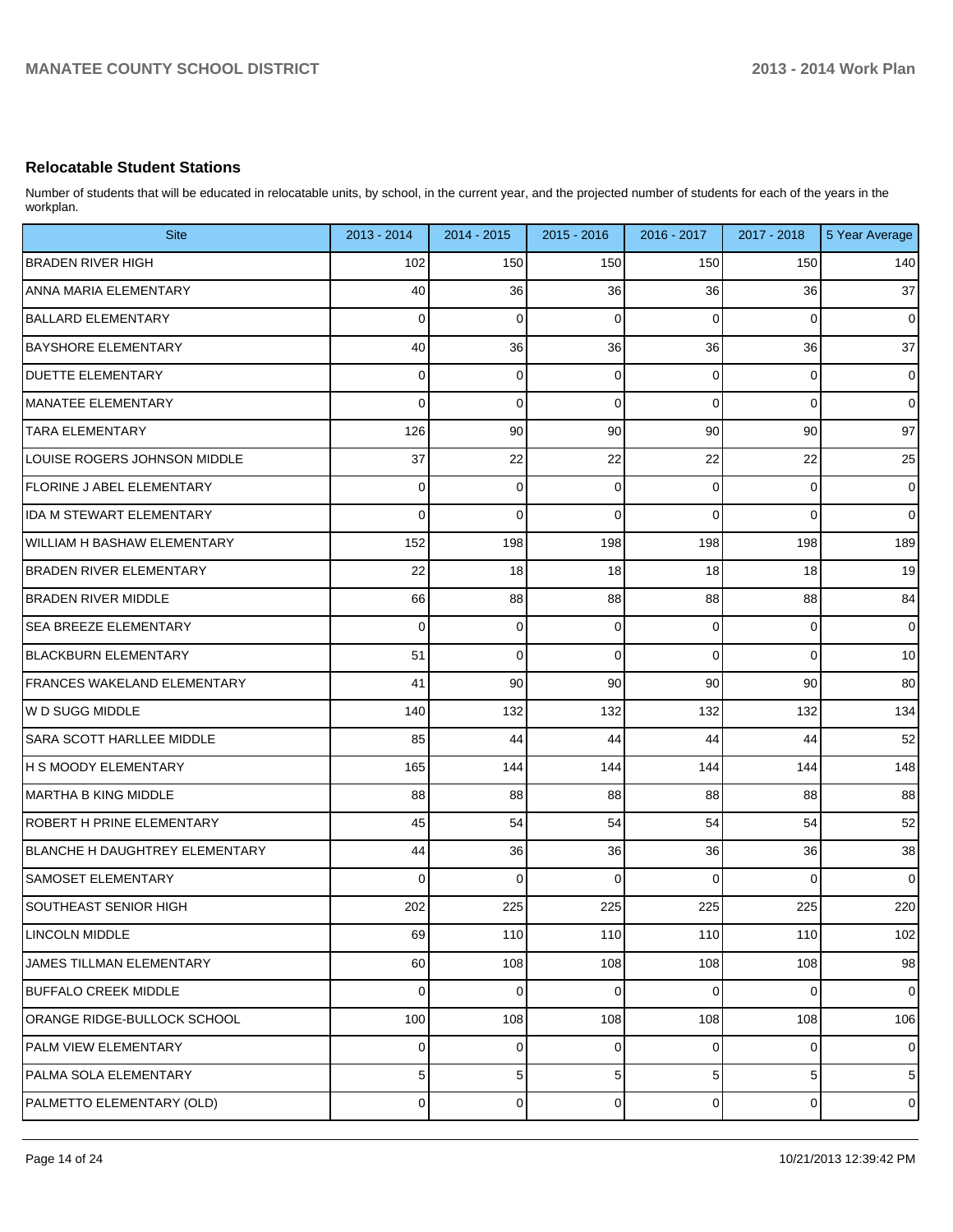| PALMETTO SENIOR HIGH                              | 62             | 25          | 25          | 25             | 25           | 32             |
|---------------------------------------------------|----------------|-------------|-------------|----------------|--------------|----------------|
| R DAN NOLAN MIDDLE                                | 41             | 110         | 110         | 110            | 110          | 96             |
| <b>VIRGIL MILLS ELEMENTARY</b>                    | 101            | 162         | 162         | 162            | 162          | 150            |
| <b>WILLIS ELEMENTARY</b>                          | 0              | $\mathbf 0$ | $\mathbf 0$ | $\Omega$       | $\mathbf 0$  | 0              |
| <b>HORIZONS ACADEMY</b>                           | 0              | $\mathbf 0$ | $\mathbf 0$ | $\Omega$       | $\Omega$     | 0              |
| ANNIE WILLIAMS ELEMENTARY                         | 0              | $\mathbf 0$ | 0           | $\overline{0}$ | $\mathbf 0$  | $\mathbf{O}$   |
| <b>GULLETT ELEMENTARY</b>                         | $\overline{0}$ | $\mathbf 0$ | $\mathbf 0$ | $\overline{0}$ | $\mathbf 0$  | 0              |
| <b>BAYSHORE SENIOR HIGH</b>                       | 125            | $\mathbf 0$ | 0           | 0              | $\mathbf 0$  | 25             |
| ELECTA ARCOTTE LEE MIDDLE                         | $\overline{0}$ | $\Omega$    | $\Omega$    | $\Omega$       | $\Omega$     | 0              |
| WILLIAM MONROE ROWLETT ELEMENTARY                 | 94             | 72          | 72          | 72             | 72           | 76             |
| <b>MARJORIE G KINNAN ELEMENTARY</b>               | 155            | 180         | 180         | 180            | 180          | 175            |
| GILBERT W MCNEAL ELEMENTARY                       | $\Omega$       | 18          | 18          | 18             | 18           | 14             |
| <b>FREEDOM ELEMENTARY</b>                         | 146            | 126         | 126         | 126            | 126          | 130            |
| <b>CARLOS E HAILE MIDDLE</b>                      | 103            | 110         | 110         | 110            | 110          | 109            |
| LAKEWOOD RANCH SENIOR HIGH                        | 347            | 375         | 375         | 375            | 375          | 369            |
| <b>MANATEE SENIOR HIGH</b>                        | 165            | 125         | 125         | 125            | 125          | 133            |
| <b>MANATEE TECHNICAL INSTITUTE</b>                | 323            | 250         | 250         | 250            | 250          | 265            |
| JESSIE P MILLER ELEMENTARY                        | 0              | $\mathbf 0$ | $\mathbf 0$ | $\Omega$       | $\mathbf 0$  | $\mathbf 0$    |
| <b>MYAKKA CITY ELEMENTARY</b>                     | $\Omega$       | $\Omega$    | 0           | $\Omega$       | $\Omega$     | $\overline{0}$ |
| <b>ONECO ELEMENTARY</b>                           | $\Omega$       | $\mathbf 0$ | $\mathbf 0$ | $\Omega$       | $\mathbf 0$  | 0              |
| <b>GENE WITT ELEMENTARY</b>                       | 66             | 18          | 18          | 18             | 18           | 28             |
| LINCOLN MEMORIAL ELEMENTARY LEASE BLDG            | $\mathbf 0$    | $\mathbf 0$ | $\mathbf 0$ | $\overline{0}$ | $\mathbf 0$  | $\mathbf 0$    |
| G.D. ROGERS GARDEN ELEMENTARY                     | $\Omega$       | $\Omega$    | $\mathbf 0$ | $\Omega$       | $\Omega$     | $\mathbf 0$    |
| PALMETTO ELEMENTARY (NEW)                         | $\Omega$       | $\mathbf 0$ | 0           | $\Omega$       | $\mathbf{0}$ | $\overline{0}$ |
| Totals for MANATEE COUNTY SCHOOL DISTRICT         |                |             |             |                |              |                |
| Total students in relocatables by year.           | 3,408          | 3,353       | 3,353       | 3,353          | 3,353        | 3,364          |
| Total number of COFTE students projected by year. | 39,675         | 39,884      | 39,766      | 39,679         | 39,539       | 39,709         |
| Percent in relocatables by year.                  | 9%             | 8%          | 8%          | 8%             | 8%           | 8%             |

# **Leased Facilities Tracking**

Exising leased facilities and plans for the acquisition of leased facilities, including the number of classrooms and student stations, as reported in the educational plant survey, that are planned in that location at the end of the five year workplan.

| Location              | # of Leased<br>Classrooms 2013 - I<br>2014 | <b>FISH Student</b><br><b>Stations</b> | Owner | # of Leased<br><b>IClassrooms 2017 - I</b><br>2018 | <b>FISH Student</b><br><b>Stations</b> |
|-----------------------|--------------------------------------------|----------------------------------------|-------|----------------------------------------------------|----------------------------------------|
| ANNA MARIA ELEMENTARY |                                            |                                        |       |                                                    |                                        |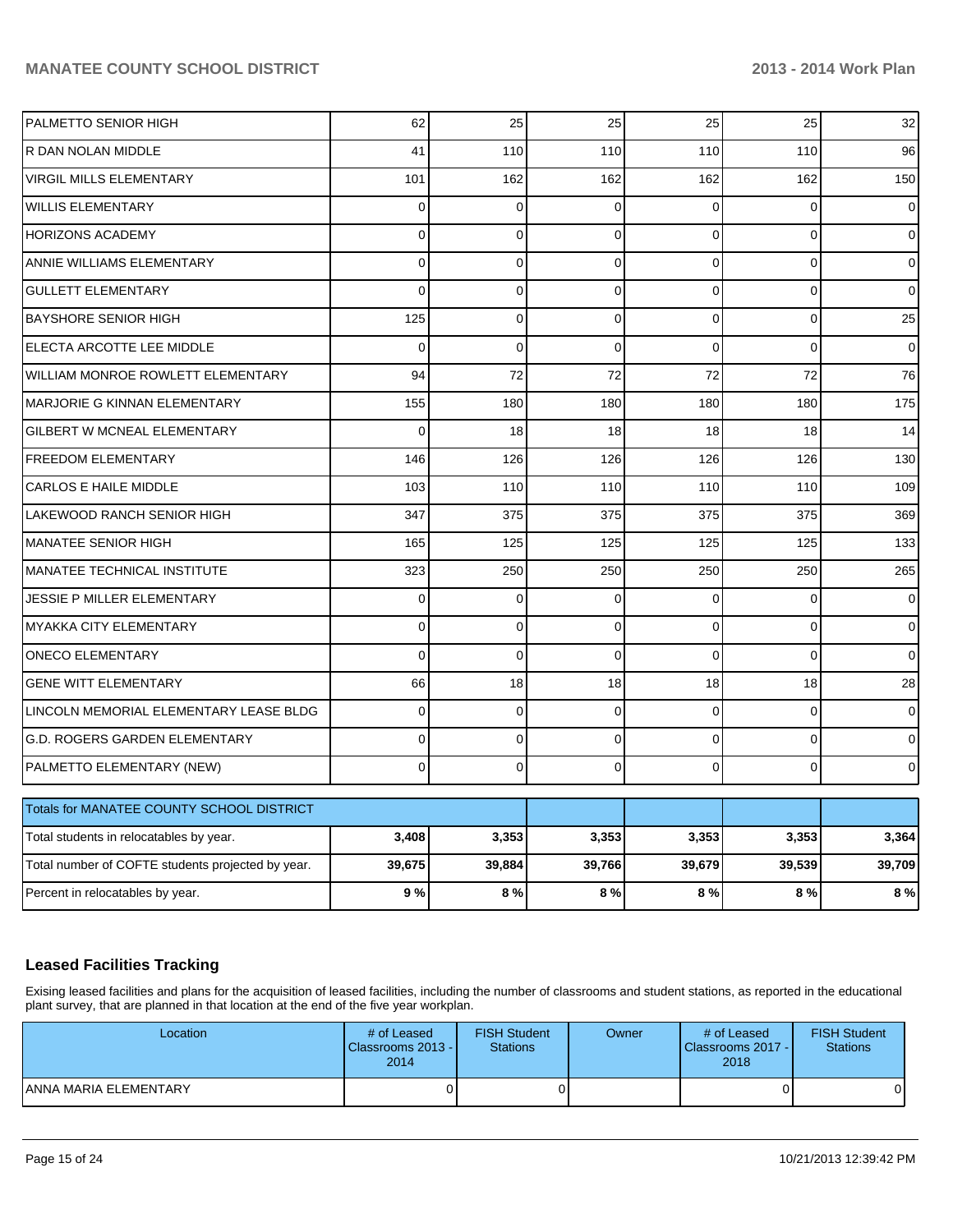| <b>BALLARD ELEMENTARY</b>              | 0              | $\Omega$ | 0 | o              |
|----------------------------------------|----------------|----------|---|----------------|
| <b>BAYSHORE ELEMENTARY</b>             | 0              | 0        | 0 |                |
| <b>DUETTE ELEMENTARY</b>               | 0              | 0        | 0 |                |
| MANATEE ELEMENTARY                     | 0              | 0        | 0 |                |
| MANATEE SENIOR HIGH                    | 0              | 0        | 0 |                |
| JESSIE P MILLER ELEMENTARY             | 0              | 0        | 0 |                |
| MYAKKA CITY ELEMENTARY                 | 0              | 0        | 0 |                |
| <b>ONECO ELEMENTARY</b>                | 0              | 0        | 0 |                |
| ORANGE RIDGE-BULLOCK SCHOOL            | 0              | 0        | 0 |                |
| PALM VIEW ELEMENTARY                   | 0              | 0        | 0 |                |
| PALMA SOLA ELEMENTARY                  | 0              | 0        | 0 |                |
| PALMETTO ELEMENTARY (OLD)              | 0              | 0        | 0 |                |
| PALMETTO SENIOR HIGH                   | 0              | 0        | 0 |                |
| <b>ROBERT H PRINE ELEMENTARY</b>       | 0              | 0        | 0 |                |
| BLANCHE H DAUGHTREY ELEMENTARY         | 0              | 0        | 0 |                |
| SAMOSET ELEMENTARY                     | 0              | 0        | 0 |                |
| SOUTHEAST SENIOR HIGH                  | 0              | 0        | 0 |                |
| <b>LINCOLN MIDDLE</b>                  | 0              | 0        | 0 |                |
| JAMES TILLMAN ELEMENTARY               | 0              | 0        | 0 |                |
| <b>BLACKBURN ELEMENTARY</b>            | 0              | 0        | 0 |                |
| FRANCES WAKELAND ELEMENTARY            | 0              | 0        | 0 |                |
| W D SUGG MIDDLE                        | 0              | 0        | 0 |                |
| H S MOODY ELEMENTARY                   | 0              | 0        | 0 |                |
| MARTHA B KING MIDDLE                   | 0              | 0        | 0 |                |
| <b>FLORINE J ABEL ELEMENTARY</b>       | 0              | 0        | 0 |                |
| IDA M STEWART ELEMENTARY               | $\mathbf 0$    | 0        | 0 | 0              |
| WILLIAM H BASHAW ELEMENTARY            | 0              | 0        | 0 | 0              |
| <b>BRADEN RIVER ELEMENTARY</b>         | 0              | 0        | 0 | 0              |
| <b>BRADEN RIVER MIDDLE</b>             | 0              | 0        | 0 | 0              |
| <b>SEA BREEZE ELEMENTARY</b>           | 0              | 0        | 0 | 0              |
| <b>TARA ELEMENTARY</b>                 | 0              | 0        | 0 | 0              |
| LOUISE ROGERS JOHNSON MIDDLE           | 0              | 0        | 0 | 0              |
| <b>GENE WITT ELEMENTARY</b>            | 0              | 0        | 0 | 0              |
| LINCOLN MEMORIAL ELEMENTARY LEASE BLDG | $\pmb{0}$      | 0        | 0 | 0              |
| <b>CARLOS E HAILE MIDDLE</b>           | $\pmb{0}$      | 0        | 0 | 0              |
| LAKEWOOD RANCH SENIOR HIGH             | $\overline{0}$ | 0        | 0 | $\overline{0}$ |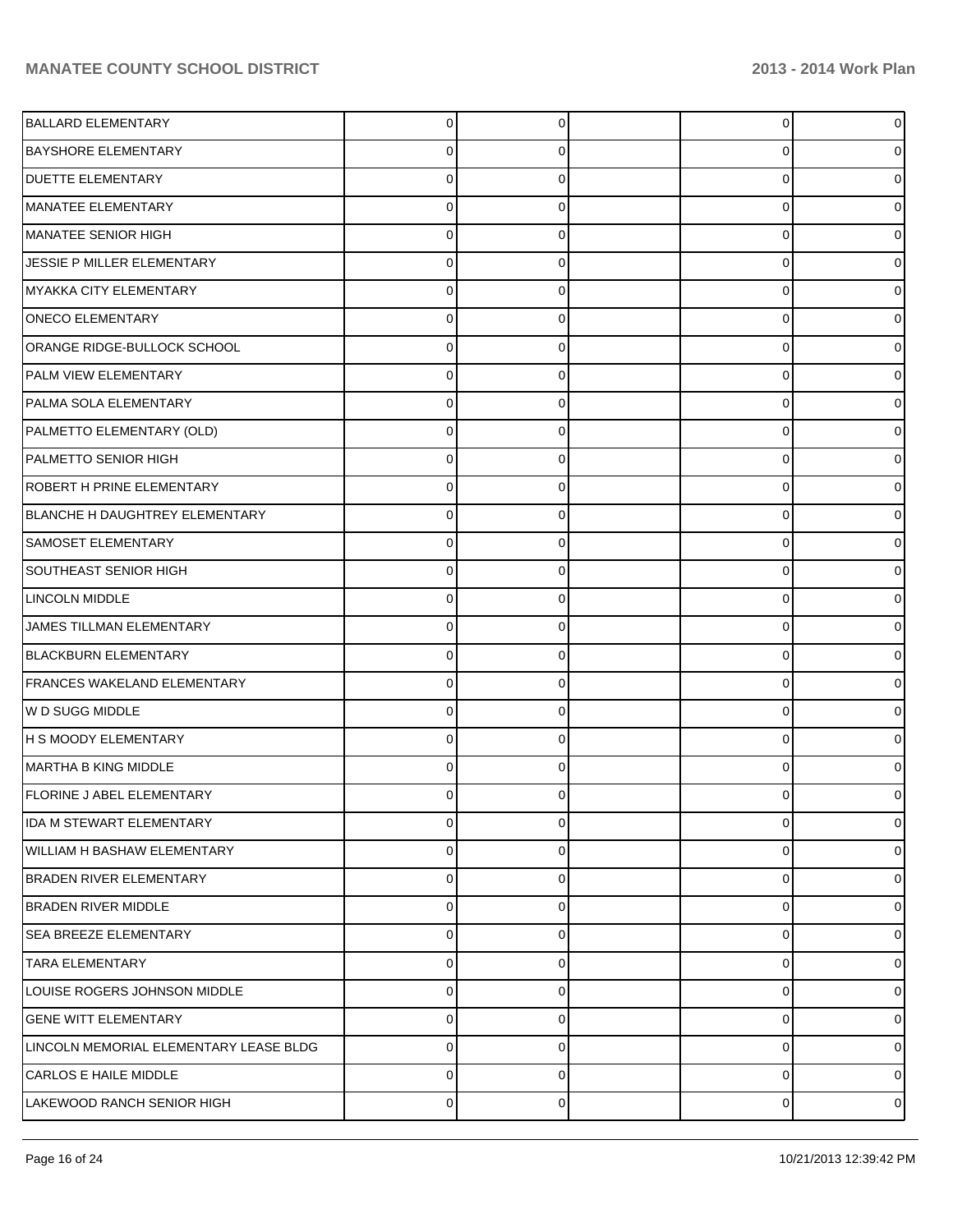| <b>BAYSHORE SENIOR HIGH</b>              |              |   |   | $\overline{0}$ |
|------------------------------------------|--------------|---|---|----------------|
| IELECTA ARCOTTE LEE MIDDLE               | 0            | 0 | C | 01             |
| <b>WILLIAM MONROE ROWLETT ELEMENTARY</b> | 0            | U | C | $\overline{0}$ |
| MARJORIE G KINNAN ELEMENTARY             | U            |   |   | $\overline{0}$ |
| <b>GILBERT W MCNEAL ELEMENTARY</b>       | n            |   |   | $\overline{0}$ |
| <b>IFREEDOM ELEMENTARY</b>               | 0            | 0 |   | $\overline{0}$ |
| IR DAN NOLAN MIDDLE                      | 0            | 0 | C | 01             |
| VIRGIL MILLS ELEMENTARY                  | <sup>0</sup> | O | C | $\overline{0}$ |
| IBRADEN RIVER HIGH                       | U            |   |   | $\Omega$       |
| <b>WILLIS ELEMENTARY</b>                 | <sup>0</sup> |   | C | $\Omega$       |
| HORIZONS ACADEMY                         | n            | 0 |   | $\overline{0}$ |
| IANNIE WILLIAMS ELEMENTARY               | 0            | O | C | 0              |
| <b>GULLETT ELEMENTARY</b>                | <sup>0</sup> | O |   | $\Omega$       |
| <b>IBUFFALO CREEK MIDDLE</b>             |              |   |   | $\overline{0}$ |
| lG.D. ROGERS GARDEN ELEMENTARY           |              |   |   | 0              |
| PALMETTO ELEMENTARY (NEW)                | 0            | 0 |   | οI             |
|                                          | 0            | ŋ |   | n              |

#### **Failed Standard Relocatable Tracking**

Relocatable units currently reported by school, from FISH, and the number of relocatable units identified as 'Failed Standards'.

Nothing reported for this section.

# **Planning**

#### **Class Size Reduction Planning**

**Plans approved by the school board that reduce the need for permanent student stations such as acceptable school capacity levels, redistricting, busing, year-round schools, charter schools, magnet schools, public-private partnerships, multitrack scheduling, grade level organization, block scheduling, or other alternatives.**

The District has eleven charter schools with a current enrollment of 4,878. The School Board approved the following school capacity levels: Elementary Schools 110% by School Service Area (SSA) of FISH capacity; Middle Schools 105% by SSA of FISH capacity; and High Schools 100% district-wide of FISH capacity. Re -districting is contemplated to level capacity among district schools. The District also offers magnet schools and an extensive choice program to better utilize facilities within the District.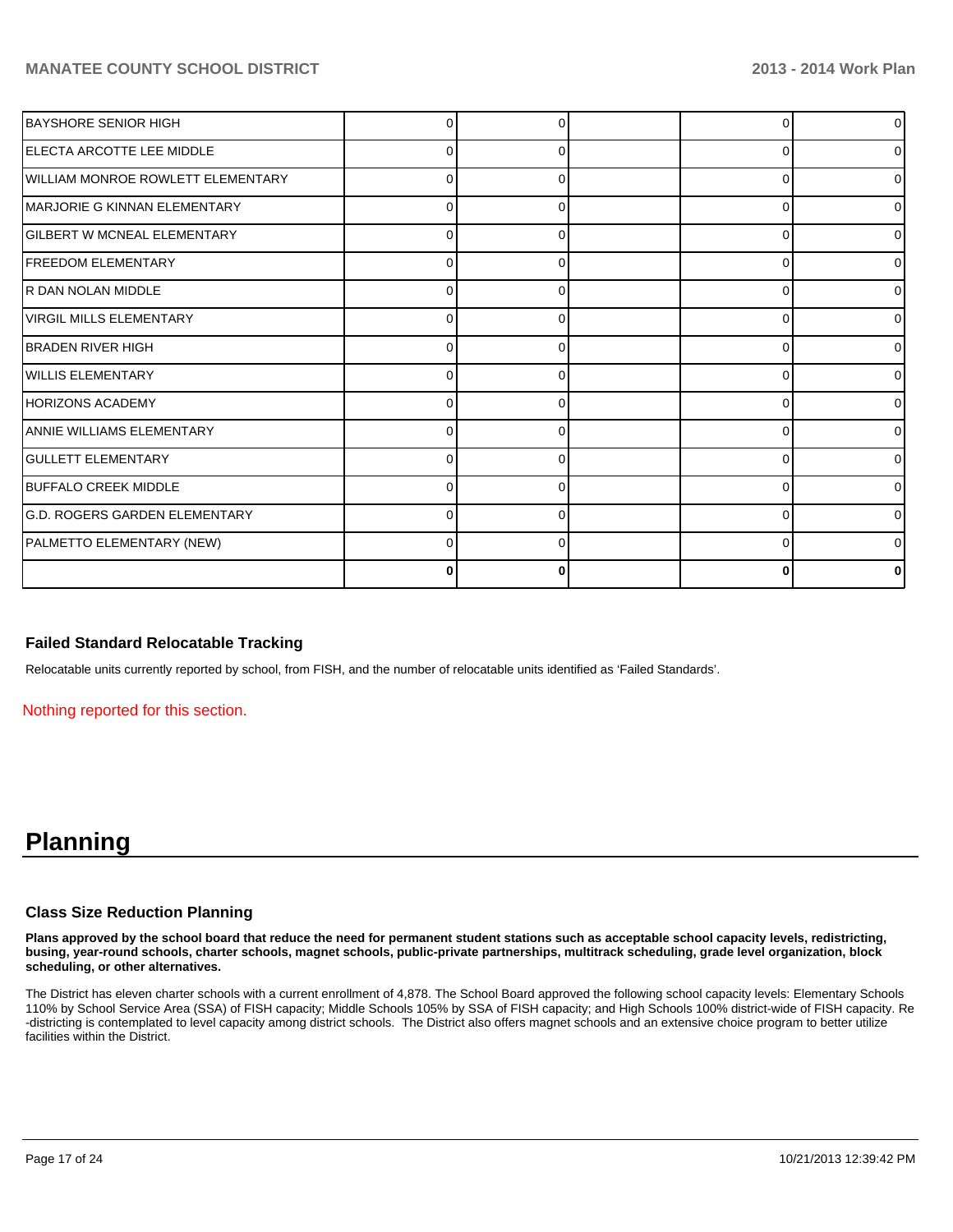## **School Closure Planning**

#### **Plans for the closure of any school, including plans for disposition of the facility or usage of facility space, and anticipated revenues.**

Manatee Technical Institute, 34th St Campus is in the process of closing-students have been moved to new facility. Central HS closed - students going to zoned schools.

In 12/13 the District disposed of the Instructional Materials center consisting of 7.5 acres, located at 109 & 305 26th Ave., W. Revenue from the sale was \$550,000. The District anticipates the surplus and sale of the following propterties: Checkers/Owens Annex, Parent Information Center, Ellenton property.

It is the District's intent to review all properties for potential surplus and sale to enhance the general and capital funds.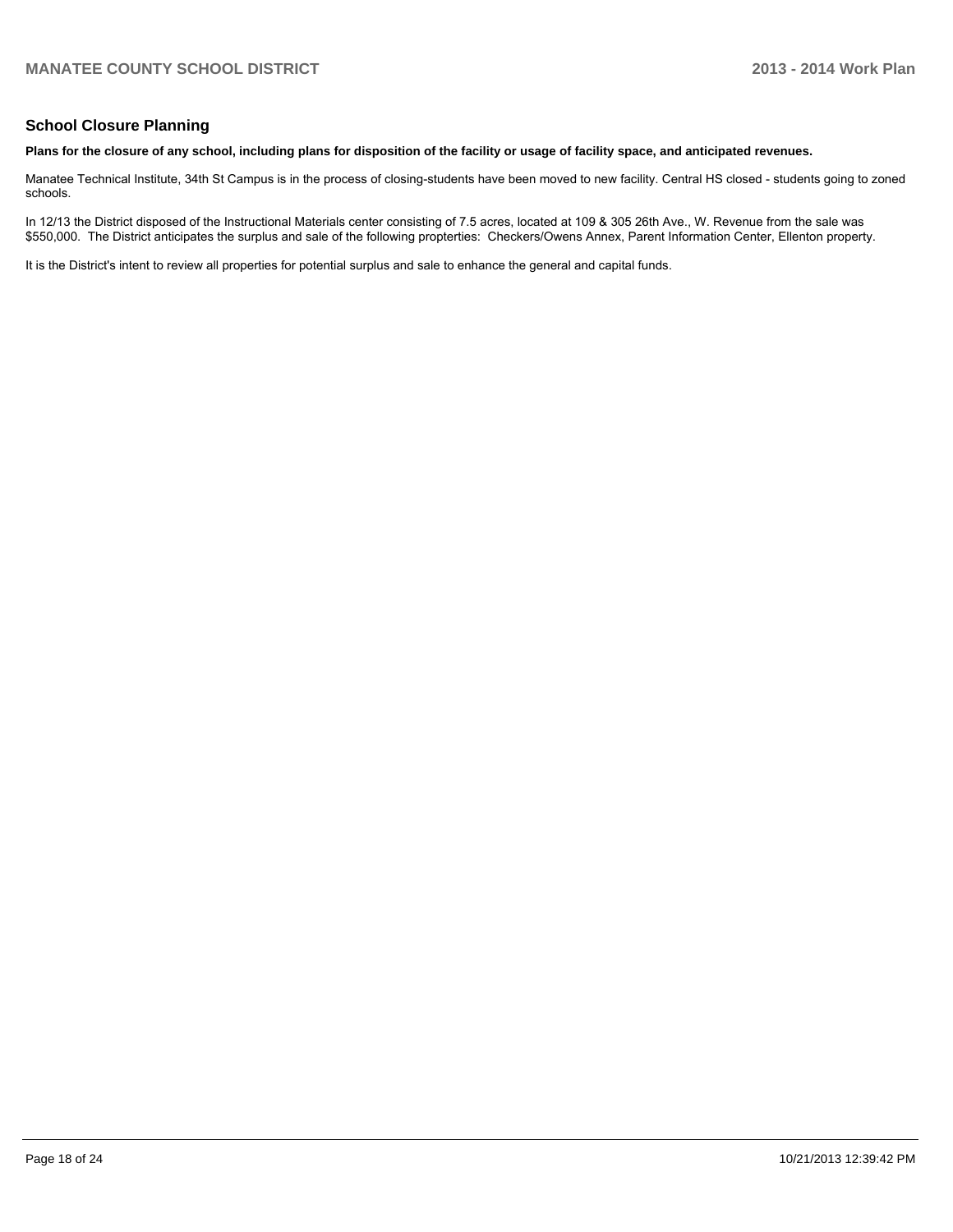Five Year Survey - Ten Year Capacity **10/21/2013** MANATEE COUNTY SCHOOL DISTRICT

**Schedule of capital outlay projects projected to ensure the availability of satisfactory student stations for the projected student enrollment in K - 12 programs for the future 5 years beyond the 5-year district facilities work program.**

No items meet the criteria.

Five Year Survey - Ten Year Infrastructure **10/21/2013** MANATEE COUNTY SCHOOL DISTRICT

**Proposed Location of Planned New, Remodeled, or New Additions to Facilities in 6 thru 10 out years (Section 28).**

Not Specified

**Plans for closure of any school, including plans for disposition of the facility or usage of facility space, and anticipated revenues in the 6 thru 10 out years (Section 29).**

Not Specified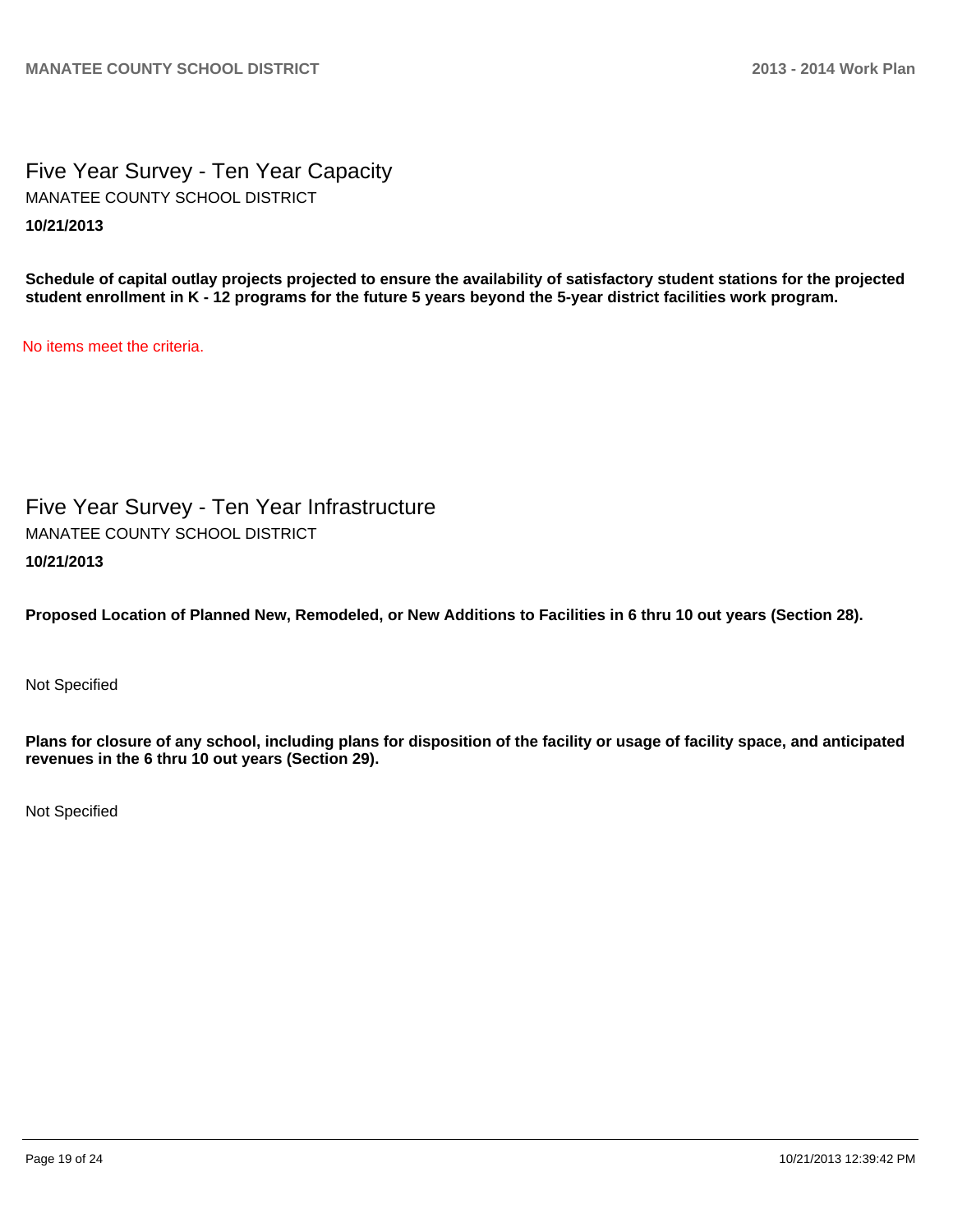# Five Year Survey - Ten Year Maintenance **10/21/2013** MANATEE COUNTY SCHOOL DISTRICT

**District projects and locations regarding the projected need for major renovation, repair, and maintenance projects within the district in years 6 - 10 beyond the projects plans detailed in the five years covered by the work plan.**

| Project        | <b>Projected Cost</b> |
|----------------|-----------------------|
| Safety to Life | \$3,000,000           |
| Roofing        | \$8,100,000           |
| <b>HVAC</b>    | \$6,250,000           |
| Improvements   | \$9,650,000           |
| Painting       | \$4,000,000           |
| Flooring       | \$4,250,000           |
| Fencing        | \$375,000             |
| Parking        | \$1,000,000           |
| Electrical     | \$750,000             |
| Fire Alarm     | \$200,000             |
| <b>CCTV</b>    | \$250,000             |
|                | \$37,825,000          |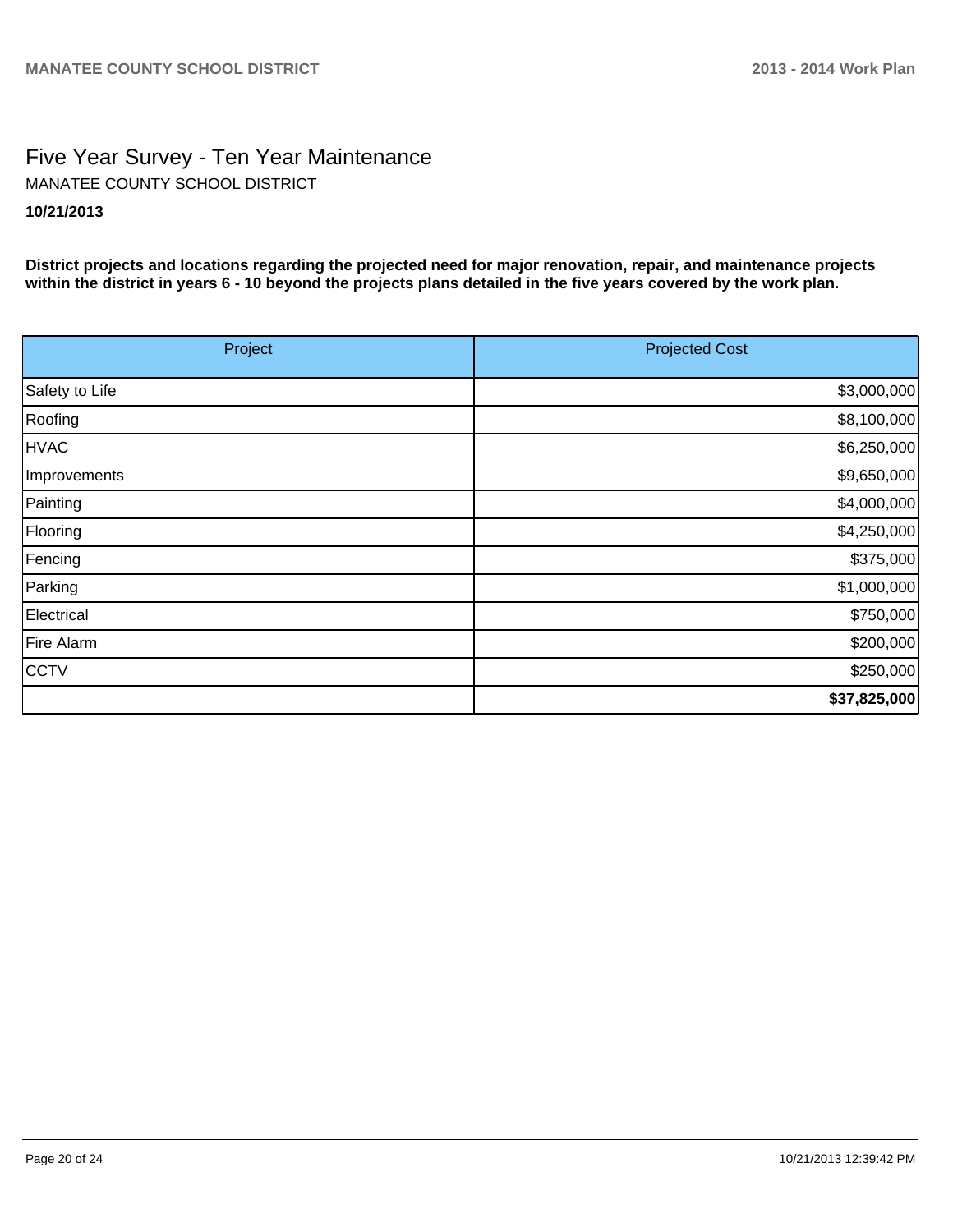# Five Year Survey - Ten Year Utilization **10/21/2013** MANATEE COUNTY SCHOOL DISTRICT

**Schedule of planned capital outlay projects identifying the standard grade groupings, capacities, and planned utilization rates of future educational facilities of the district for both permanent and relocatable facilities.**

| <b>Grade Level</b><br><b>Projections</b> | <b>FISH Student</b><br><b>Stations</b> | <b>Actual FISH</b><br>Capacity | Actual<br><b>COFTE</b> | Actual<br><b>Utilization</b> | Actual new<br><b>Student</b><br>Capacity to be<br>added/remove | Projected<br><b>COFTE</b> | Projected<br><b>Utilization</b> |
|------------------------------------------|----------------------------------------|--------------------------------|------------------------|------------------------------|----------------------------------------------------------------|---------------------------|---------------------------------|
| Elementary -<br>District Totals          | 30,094                                 | 30,094                         | 19,899.60              | 66.12 %                      |                                                                | 18,148                    | 60.30 %                         |
| Middle - District<br>Totals              | 11,849                                 | 10,660                         | 8,210.15               | 77.02 %                      |                                                                | 9,011                     | 84.53 %                         |
| High - District<br>Totals                | 14,407                                 | 13,684                         | 10,218.35              | 74.67 %                      |                                                                | 9,956                     | 72.76 %                         |
| Other - ESE, etc                         | 2,974                                  | 3,341                          | 566.45                 | 16.95 %                      |                                                                | 500                       | 14.97 %                         |
|                                          | 59,324                                 | 57,779                         | 38,894.55              | 67.32 %                      |                                                                | 37,615                    | 65.10 %                         |

**Combination schools are included with the middle schools for student stations, capacity, COFTE and utilization purposes because these facilities all have a 90% utilization factor. Use this space to explain or define the grade groupings for combination schools.**

No comments to report.

Five Year Survey - Twenty Year Capacity MANATEE COUNTY SCHOOL DISTRICT

## **10/21/2013**

**Schedule of capital outlay projects projected to ensure the availability of satisfactory student stations for the projected student enrollment in K - 12 programs for the future 11 - 20 years beyond the 5-year district facilities work program.**

| Project   | Location, Community, Quadrant or other<br>general location | <b>Projected Cost</b> |
|-----------|------------------------------------------------------------|-----------------------|
| Middle X1 | ISSA 3                                                     | \$48,040,532]         |
|           |                                                            | \$48,040,532          |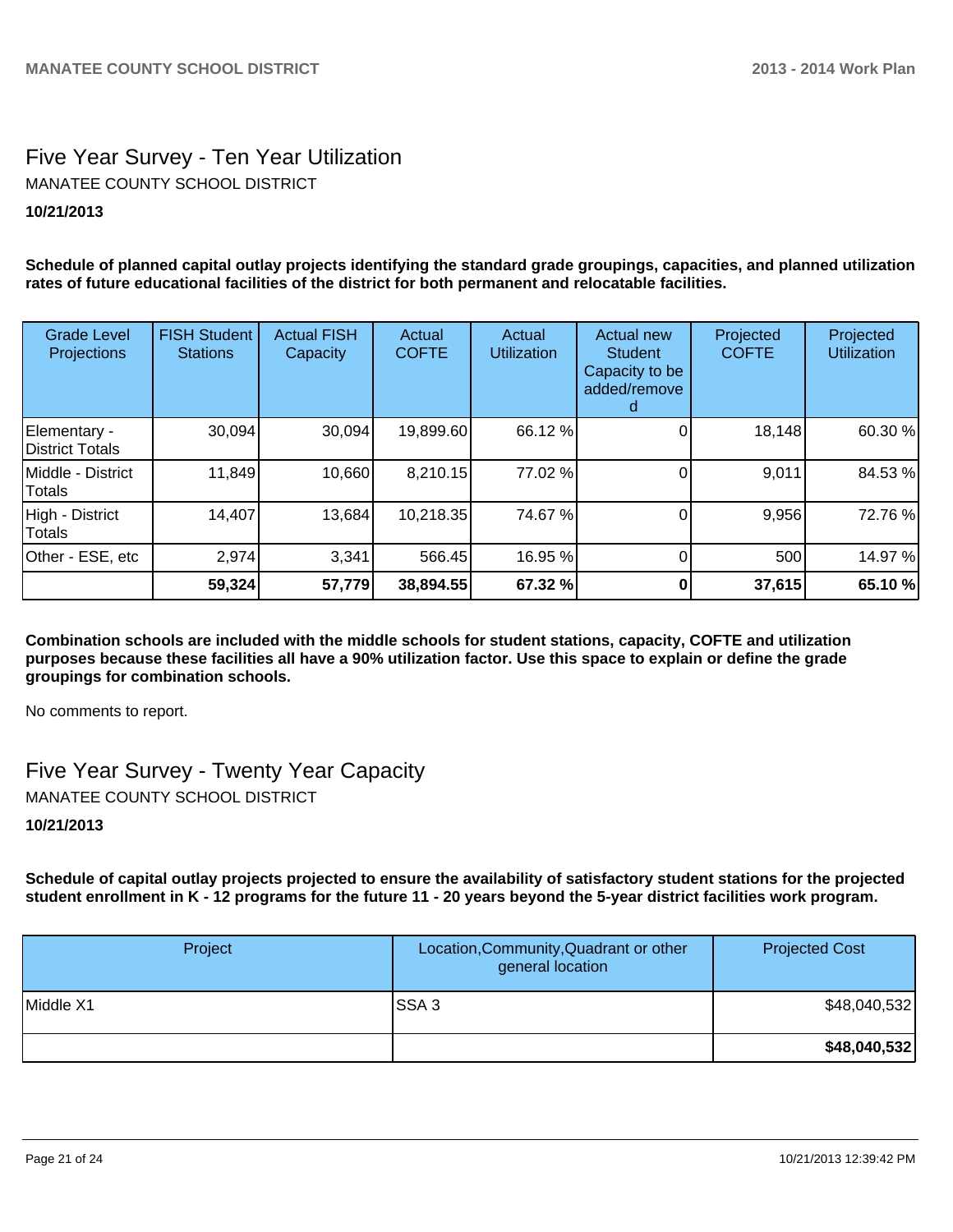Five Year Survey - Twenty Year Infrastructure **10/21/2013** MANATEE COUNTY SCHOOL DISTRICT

**Proposed Location of Planned New, Remodeled, or New Additions to Facilities in the 11 through 20 out years (Section 28).**

Middle X1 SSA 3

**Plans for closure of any school, including plans for disposition of the facility or usage of facility space, and anticipated revenues in the 11 through 20 out years (Section 29).**

NA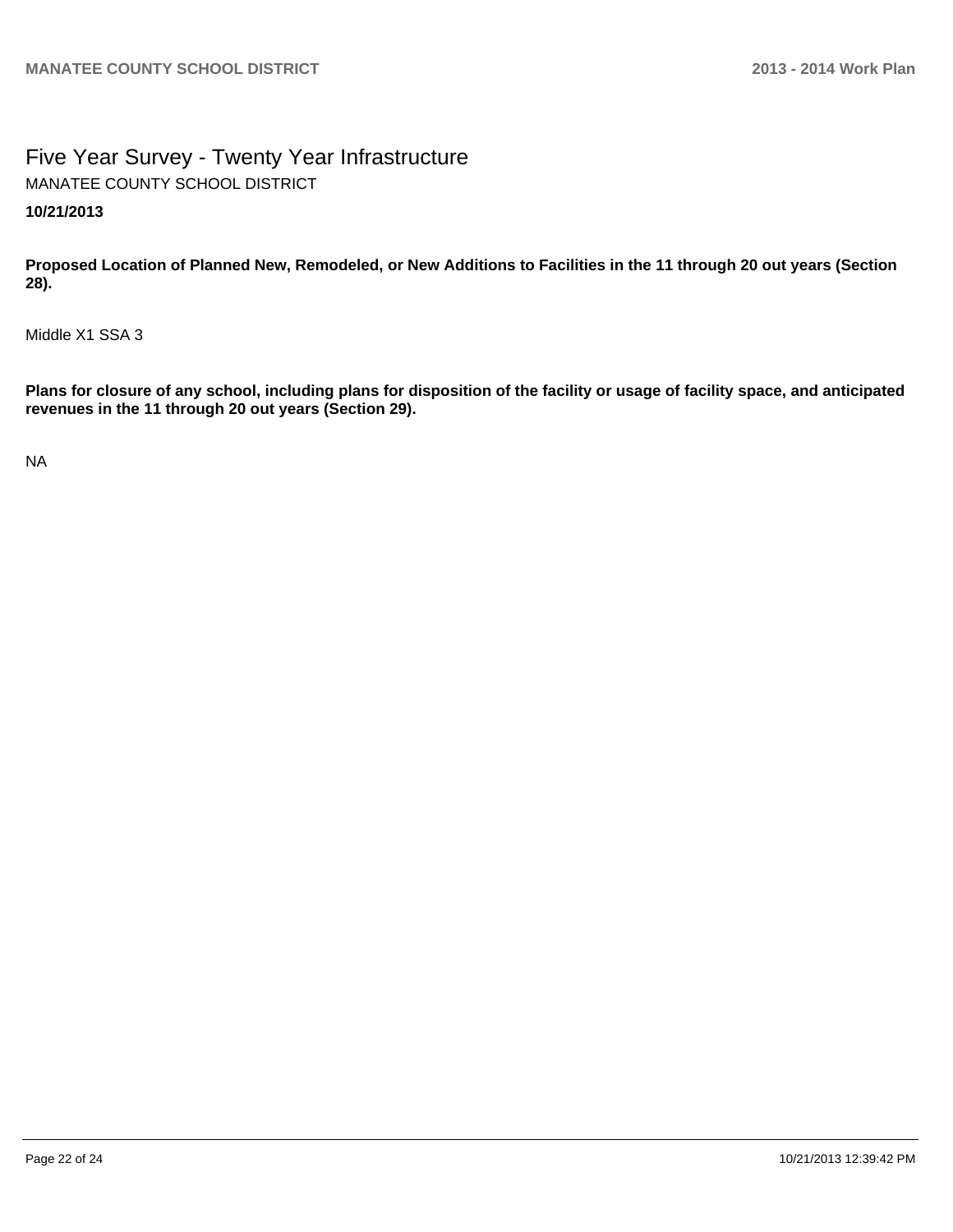# Five Year Survey - Twenty Year Maintenance **10/21/2013** MANATEE COUNTY SCHOOL DISTRICT

**District projects and locations regarding the projected need for major renovation, repair, and maintenance projects within the district in years 11 - 20 beyond the projects plans detailed in the five years covered by the work plan.**

| Project        | <b>Projected Cost</b> |  |
|----------------|-----------------------|--|
| Parking        | \$2,000,000           |  |
| Electrical     | \$1,500,000           |  |
| Fire Alarm     | \$400,000             |  |
| CCTV           | \$500,000             |  |
| Roofing        | \$16,200,000          |  |
| <b>HVAC</b>    | \$12,500,000          |  |
| Improvements   | \$19,300,000          |  |
| Flooring       | \$8,500,000           |  |
| Fencing        | \$750,000             |  |
| Safety to Life | \$6,000,000           |  |
| Painting       | \$8,000,000           |  |
|                | \$75,650,000          |  |